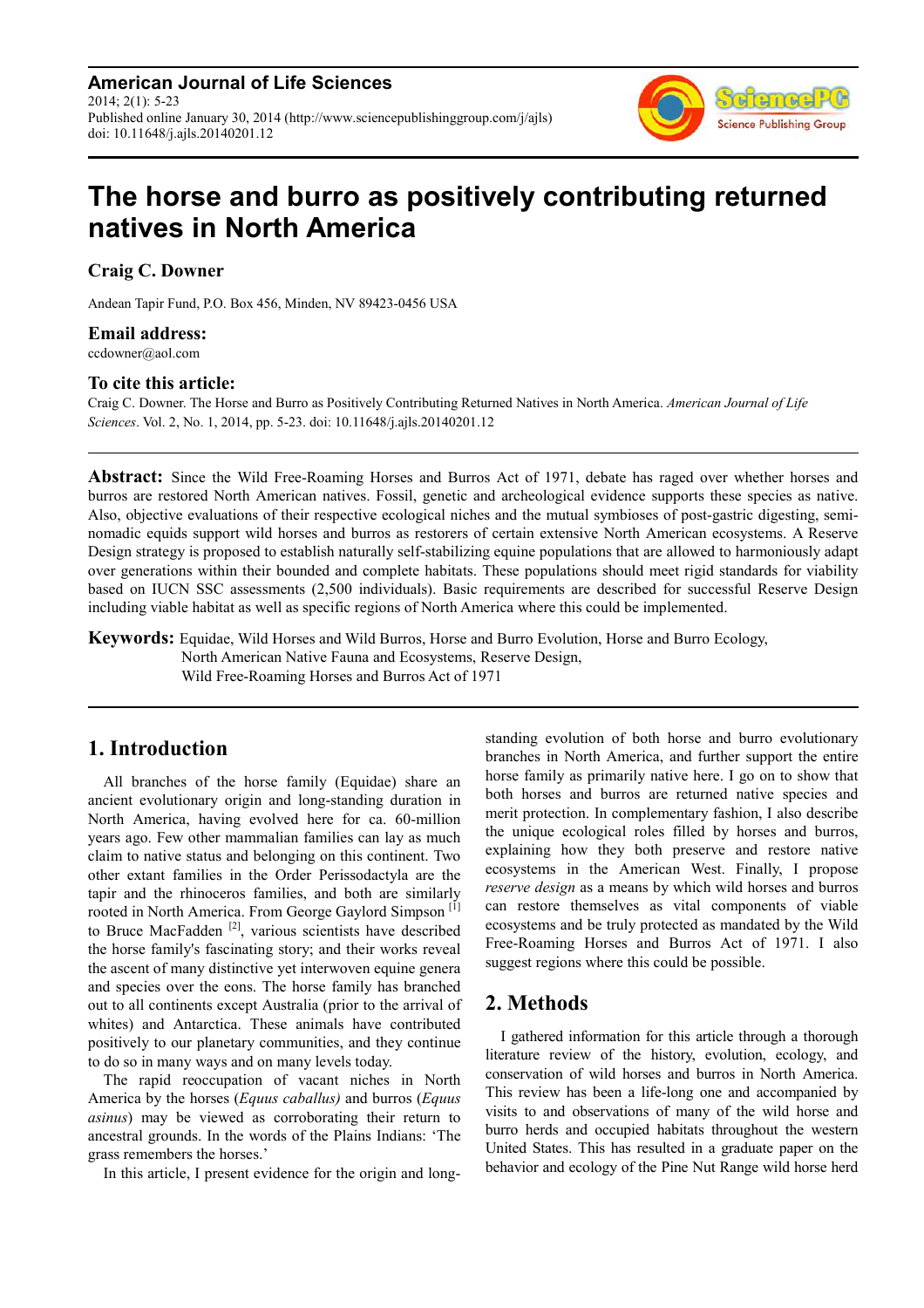of western Nevada and other reports and publications. The sources for this article are listed in the references section.

I have attended several professional conferences concerning wild horses and burros and other wildlife at which I have presented papers, e.g. International Interdisciplinary Environmental Conference 2013, International Equine Conference 2011 and 2012, Wild Horse Summit 2008, and Wild Horse Forum 1980. Material from these papers has been incorporated into this article.

Professional consultation with professors, biologists, and government officials has also guided the preparation of the article. Many of the points presented here were also presented in my book *The Wild Horse Conspiracy*. [3] My extensive research on wild equids and other perissodactyls has resulted in scientific publications, including encyclopedic articles (e.g. Grzimek's, 2004), a species resume and action plan  $[4]$ , and scientific journal articles, as well as many popular reports and articles. These have described the evolution, ecology, and conservation history and plans – past, present, and future – of perissodactyla species, including the endangered mountain tapir as well as the wild horses and burros of North America.

Characteristics common to the order include a mesaxonic weight-bearing, odd-toed anatomy, possession of both upper and lower incisors permitting careful pruning of vegetation, and the possession of a post-gastric (in contrast to a pre-gastric, multi-stomach ruminant) digestive system. These and other shared characteristics place members of the horse, tapir, and rhinoceros families into similar ecological niches and roles. A knowledge of these characteristics affords insight concerning contributions to the North American ecosystems by both horse and burro lineages evolving here since the early Cenozoic Era ca. 60 MYA. This knowledge relates a wider variety of species, genera and families that share near-lying branches on the "family tree" of life expanding over time. And this knowledge has greatly aided me in composing this paper.

## **3. Findings and Discussion**

## *3.1. Evidence of the Long-Term Presence and Evolution of Horses and Burros in North America*

## *3.1.1. Yukon Horse substantiates North American Origin of Modern Horse*

During the mid-1990s, horse remains were discovered by placer miners in the Yukon. They were well preserved in the permafrost and seemed to have died recently, yet proved to be approximately twenty-five thousand years old. Their rufous color, flaxen mane and solid hooves had the aspect of a typical, small and wiry mustang of the West. Based on external morphology, the specimen was identified as a "Yukon horse," whose Latin name is *Equus lambei.*  Intrigued, paleontologists conducted a genetic analysis of this specimen, which showed it to be one and the same as the modern horse: *Equus caballus.* Further independent analysis conclusively proved this. With this substantiation came a more widespread recognition of wild horses as returned native species in North America, since *E. lambei* was seen to be identical to *E. caballus.* [5]

Carbon-14 datings of mitochondrial DNA (passed along the maternal line) have been meticulously analyzed by Dr. Ann Forsten<sup>[6]</sup> and have substantiated the origin of the modern horse in North America at 1.7 MYA (million years ago). According to Forsten: "[t]he early branching-off time indicated by *mtDNA* supports an origin of the caballoids [the horse branch of the horse family: Equidae] in the New World, and the fossil record suggests an even rather late dispersal to [the] Old World."<sup>[5]</sup>

The fact that the Yukon horse is genetically identical with the modern horse reveals the latter to be one of the most deeply rooted and justifiable native species in North America. This native status is additionally substantiated by the species' large geographic distribution upon this continent that is evident from the fossil record and the great variety of ecosystems in which it can adapt and live. Furthermore, though the modern horse traces back ca. 2 million years in its present form, it should actually be regarded as part of the continuous context of equid evolution that dates back at least 58 million years in North America. [7]

#### *3.1.2 More Recent Horses in North America*

A considerable body of evidence has surfaced concerning the more recent survival of the horse species in North America. Though the prevailing view maintains that the entire horse family died out around 10,000 years ago at the end of Earth's last major glaciation, evidence for horse presence from anywhere from a little over 7,000 years before present (YBP) to less than 1,000 YBP is too substantial to dismiss. <sup>[8]</sup> Among other lines of evidence, this comes in the form of fossil bones that have been agedated to more recent times, horse geoglyphs (ground drawings) dated to about  $1,000$  years ago,  $^{[9]}$  and petroglyphs, or stone depictions.

The *FaunMap* produced and published by the Illinois State Museum of Springfield, revealed a number of horse fossil datings within the post-Pleistocene-Pre-Columbian period that occurred well after the time at which all members of the horse family are commonly believed to have disappeared from North America. Some of these are quite close to Columbus' discovery of America in 1492. [10] (See section 3.2.)

#### *3.1.3. Petroglyphs and Geoglyphs*

During the summer of 2002, I visited the austere White Mountains east of the towering, snow-capped Sierra Nevada near Bishop, California. The ancient White Mountains rise to over 13,000 feet at Boundary Peak and contain one of the most ancient life forms on Earth: the majestic, die-hard Bristlecone Pine, one of which has been dated to near 9,000 years of age. [11] Intrigued by this atmospheric region on the edge of eastern California and western Nevada, I went on to explore the desert valley just to the west of these mountains. Here I came upon some fascinating petroglyphs dating from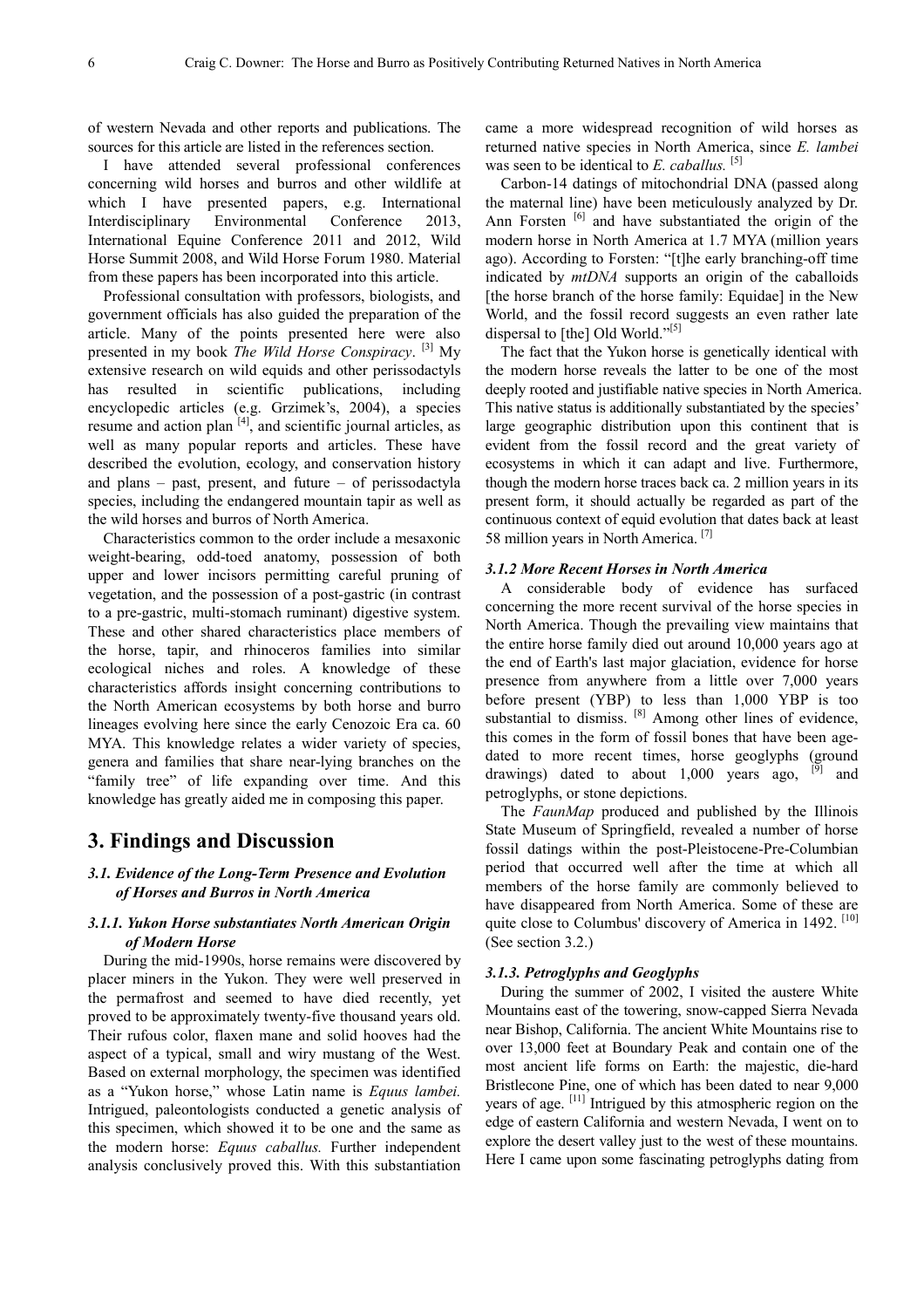modern times to a few thousand years ago (Bureau of Land Management, Bishop California office, archeologist, *pers. comm.*). These artful designs had been painstakingly chiseled with hard tools on granite to form hypnotizing spirals, geometrical checkerboards, arrowheads, lances, strange anthrozooic (man-animal) figures, eagles, bighorn sheep with large, curved horns, and then, much to my amazement, a definite horse figure, without apparent rider, bridle, rope or saddle, rendered in simple rectilinear fashion – but with proportions unmistakably those of a horse (see Figure 1). Judging from the brownish oxidation on the chiseling, this horse was not a recent addition to the ancient petroglyphs here. Scientific analysis of the patina of some of these petroglyphs has revealed ages up to 3,000 years. By visually comparing patina hues, I estimated this horse could be well over 1,000 years old.



*Figure 1. Horse petroglyph discovered by author west of White Mountains, eastern California. (Photo by author.)* 

Joseph revealed geoglyphs depicting horses in the Mojave Desert near Blythe in southeast California. [9] These were also featured in another scholarly work as an eightmeter horse geoglyph pictured alongside a 25-meter human. [66] There are two horses among these several geoglyphs, collectively known as the Blythe Giants and representing the Earth Figure Tradition, which overlaps with the Great Basin Tradition. They were formed by removing stones of desert pavement to reveal lighter substrata, a process called *intaglio*, often associated with trails and dance circles formed by the pounding of human feet. They indicate that horses were held in high regard by Amerindians and in relatively recent times. The figures have been expertly dated by geologists from the University of California-Berkeley at 900 A.D. +/- 100 years and were first discovered by pilots from the U.S. Army Air Corps flying between Hoover Dam and Los Angeles in 1932. They are presently under the care of the Bureau of Land Management. As Joseph puts it: "[t]his [figure] meant that someone in California knew enough about the horse to represent it on the desert floor … centuries before the Spaniards re-introduced the animal to North America."<sup>[9]</sup> Though airline pilots and later observant investigators and writers have instantaneously recognized this figure as a horse, BLM officials claim it depicts a puma and have

restricted the public from accessing the area and deciding for themselves (see Fig. 2).



*Figure 2. Horse geoglyph, Mojave Desert, southeast California, dated to about 900 years ago.* <sup>[9,</sup>

#### *3.2. Fossil Evidence*

#### *3.2.1. Shield Trap Fossil Site*

One of the most convincing series of finds comes from the Shield Trap fossil site located in Carbon County, Montana.<sup>[10]</sup> This is located on the east Pryor Mountain quadrangle (7.5 minute map) at Latitude 45.1167 degrees and Longitude 108.25 degrees.

Here four strata have been excavated. In Stratum I, part of the Late Holocene period, carbon dating from bone collagen samples (collagen consisting of the fibrous albuminoid component of bone) from two different horses has yielded precise edge dates of 1745 and 1270 YBP. In Stratum II, dating between 5490 and 2185 YBP, four different individual horse dates have been obtained. Three of these were again obtained from bone collagen, as well as from cartilage and other connective tissue types. These dated at 3190, 2675 and 2185 YBP. A fourth horse C-14 dating was done from charcoal associated with the fossil and produced the extraordinarily young date of 620 YBP, indicating the distinct possibility of horse presence in North America just over a century prior to Columbus's arrival in America. Though the latter was inconsistent with the date of the soil of Stratum II, it is not uncommon for earth movements or erosion to produce such mixing. If contamination can be ruled out, this fossil could go a long way toward proving the continuous occupation of North America from ancient times to the arrival of Europeans and the reintroduction of horses to North America.

In Stratum III of the Shield Trap fossil site, seven C-14 datings again revealed horse presence at later dates than is recognized by mainstream paleontology. Stratum III extends from 7540 to 5490 YBP and is in the Middle Holocene period. C-14 dates obtained from charcoal from five horses yielded dates of 7540, 7540, 7540, 7165 and 7165 YBP, while the two horse fossils that were C-14 age dated from bone collagen yielded 7245 and 5490 YBP. The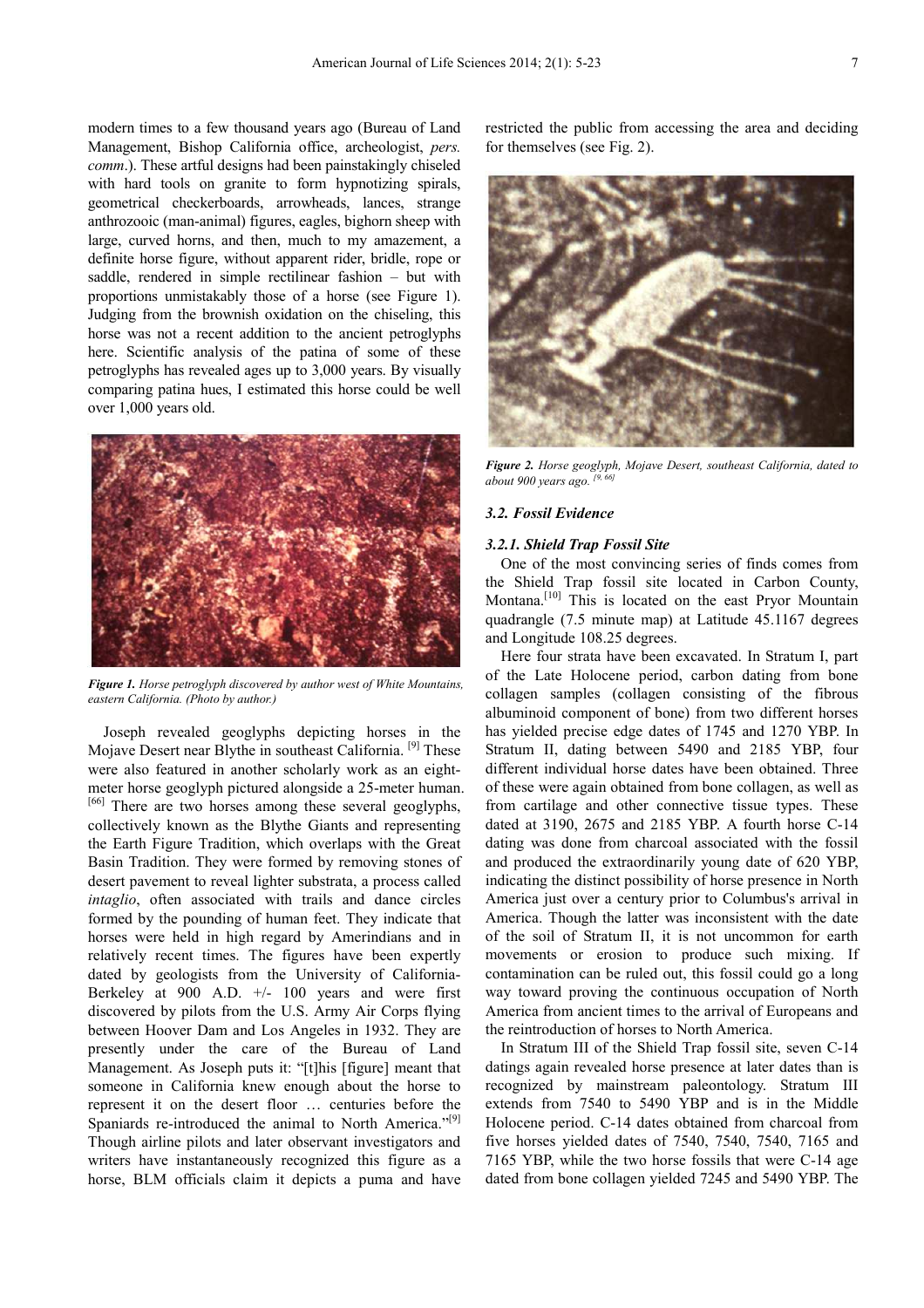5490 YBP age dating is remarkable and substantiates a later survival of the horse in North America. Recently surfaced DNA discoveries in soils in Alaska renew our credence in horse presence in North America that is less than 8,000 years ago. <sup>[12]</sup>

The horse fossil series at Shield Trap gives solid evidence for a continuous horse lineage from the time of the "Great Die Out" at the close of the Pleistocene to modern times, i.e., after the advent of Columbus and the European colonization of the Americas. The area around the site should be explored for additional fossils to further substantiate these findings.

## *3.2.2. Other Intriguing Fossil Sites*

Still another well-confirmed series of dating for a horse fossil comes from the Wolf Spider Cave in Colorado. These yield a date of 700 +/- 50 YBP and are clearly post-Pleistocene and pre-Columbian and, again, not far before the arrival of Columbus in 1492. The Wolf Spider horse was dated by a professionally respected age-dater: Elaine Anderson. The Pratt Cave fossil site in Texas has a horse fossil that has been solidly dated to about ten times that of Wolf Spider, or 7080 +/- 40 YBP.

Many other sites yield horse fossils with scientific datings that indicate more recent horse survival (see Figure

3). These datings range from the High Holocene (HIHO) 0 to 450 YBP, the Late Holocene (LHOL) 450 to 4500 YBP, the Middle Holocene (MHOL) 3500 to 8500 YBP, and the more catchall, early Holocene/middle Holocene (EMHO) 3500 to 10,500 YBP. (See Appendix for a partial list of horse fossil sites).

## *3.2.3 Presence of the horse in Pre-Columbian and Post-Pleistocene North America.*

The dates of 1,000 YBP or less, such as from the Shield Trap fossil site and from Wolf Spider and Little Box Elder caves, lend particular weight to the hypothesis that remnant horses survived to the time of the colonization of the Americas by Europeans. These remnant survivors could have interbred with European-derived horses, especially those escaped to the wild, the denominated *mostrencos* (Spanish for "unclaimed"), or mustangs. This is an intriguing possibility that should be investigated using state-of-the-art genetic analysis – and soon. To sum up, we have at least 50 different horse fossils from 23 different sites including in the East, the West, the North, and the South of the United States, as well as one in South America. The majority of these indicate a much wider horse distribution and at much later dates than is commonly accepted by mainstream paleontologists today (see Figure 3).

| <b>EVIDENCE</b>                                      | <b>LOCATION</b>                                         | <b>AGE DATING</b>                              | <b>METHOD</b>                                    | <b>REFERENCE</b>                                |
|------------------------------------------------------|---------------------------------------------------------|------------------------------------------------|--------------------------------------------------|-------------------------------------------------|
| Horse Geoglyph,<br>Intaglio (Fig. 2)                 | <b>Blythe Giant</b><br>Figures, SE Cal.                 | $900$ A.D. $+/$ -100<br>vears                  | Ground surface<br>weathering                     | Frank, 1999.<br><b>White, 2003</b>              |
| Horse (Fig. 1)<br>Petroglyph                         | BLM land.<br>Central E. Cal.                            | Rough estimat.<br>$1,000 - 3000$ ybp           | Associated<br>figures, patina.                   | Downer, C.C.,<br>present work                   |
| <b>Horse Fossil</b>                                  | Little Box Elder<br>Cave, Converse<br>County, Wyom.     | 700 years before<br>present (ybp)              | Carbon 14                                        | Dan Walker,<br>paleontological<br>worker, Wyom. |
| <b>Horse Fossil</b><br>Skull w/ organic<br>exudation | Argentina. In<br>Nat. Hist. Mus.<br><b>Buenos Aires</b> | Rough Estim. Pre<br>Colum./Post<br>Pleistocene | Remains to be<br>professionally<br>dated         | Downer, C.C.,<br>present work                   |
| 2 different Horse<br>Fossils from<br>Stratum I       | Shield Trap,<br>Carbon County,<br>Montana               | 1745 ybp &<br>1270 ybp                         | Carbon 14 from<br>bond collagen                  | <b>Illinois State</b><br>Museum.<br>Springfield |
| 3 different Horse<br>Fossils from<br>Stratum II      | Shield Trap.<br>Carbon County,<br>Montana               | 3190 ybp, 2675<br>ybp, 2185 ybp                | Carbon 14 from<br>bond collagen                  | <b>Illinois State</b><br>Museum,<br>Springfield |
| 1 Horse Fossil<br>from Stratum II                    | Shield Trap,<br>Carbon County,<br>Montana               | 620 years before<br>present                    | Carbon 14 from<br>charcoal assoc.<br>with fossil | <b>Illinois State</b><br>Museum,<br>Springfield |
| <b>5 Horse Fossils</b><br>from Stratum III           | Shield Trap,<br>Carbon County.<br>Montana               | 3 at 7540 ybp &<br>2 at 7165 vbp               | Carbon 14 from<br>charcoal assoc<br>with fossil  | <b>Illinois State</b><br>Museum.<br>Springfield |
| 2 Horse Fossils<br>from Stratum III                  | Shield Trap,<br>Carbon County,<br>Montana               | 7245 ybp &<br>5490 ybp                         | Carbon 14 from<br>bond collagen                  | <b>Illinois State</b><br>Museum,<br>Springfield |
| 1 Horse Fossil<br>from Stratum IV                    | Shield Trap,<br>Carbon County,<br>Montana               | 9230 ybp                                       | Carbon 14 from<br>bond collagen                  | <b>Illinois State</b><br>Museum.<br>Springfield |
| <b>Horse Fossil</b>                                  | Wolf Spider<br>Cave, Colorado                           | $700 +/- 50$ vbp                               | Carbon 14                                        | <b>Elaine Anderson</b><br>paleontologist        |
| <b>Horse Fossil</b>                                  | Pratt Cave, Tex.                                        | 7080 +/- 40 ybp                                | Carbon 14                                        | Dr. Steven Jones,<br>Paleont. Utah.             |
| Horse Fossil                                         | Horsethief Cave,<br>Wyoming                             | 3124 ybp                                       | Thermolumines-<br>cent                           | Dan Walker,<br>palenont. Wyom                   |

Note: For Frank, 1999, see reference [65] for reference [9]: Joseph, 1999; for White, 2003, see reference [66].

*Figure 3. Evidence for Pre-Columbian/Post-Pleistocene Horse Presence in North America* 

In addition to the above, several horse fossils have been dated by association from the geological strata in which they were found and also fall within the post-Pleistocene and pre-Columbian period. They proceed from such disparate areas as: (1) the Spencer and Laatch Archeological Mount, Wisconsin; (2) Truman Reservoir, Missouri; (3) the Hopewell Burial Mound, Ohio; (4) prehistoric Indian kitchen middens of Arizona, ca. 3000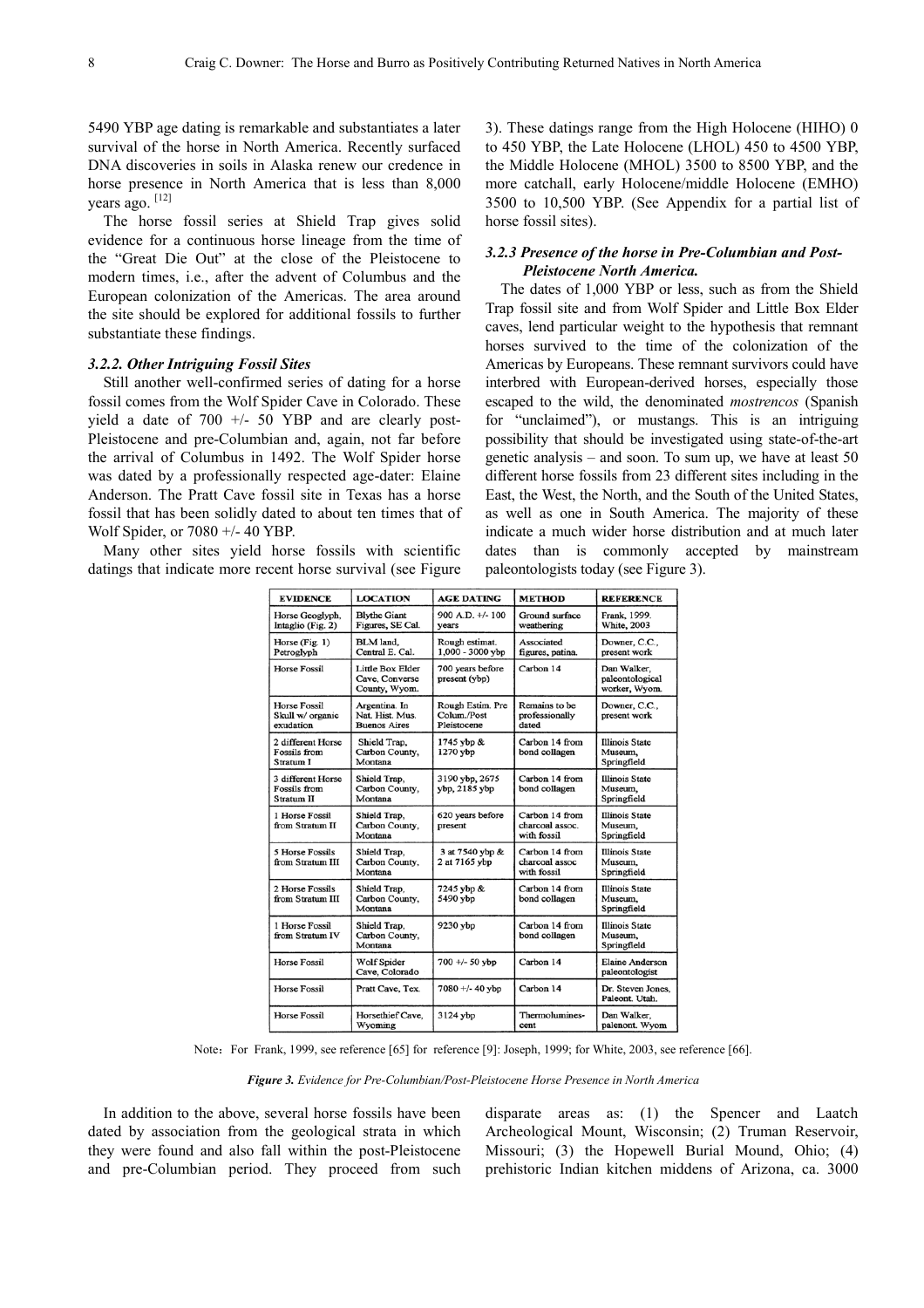YBP,[13] and reportedly from (5) Winnemucca Lake Flats, just east of Pyramid Lake, Nevada. Apparently the horse fossil of Winnemucca Lake was discovered ca. 1978 and dated to ca. 1,000 YBP by paleontologists at the University of Nevada, though later all trace and record of this horse fossil appear to have vanished under suspect circumstances (Holland Hague, *pers. comm*. and documents in his possession).

The myth of the destructive, non-native horse is rapidly falling by the wayside, as people broaden their horizons in regard to the horse's deeply rooted North American presence and the many substantial contributions it makes to the native ecosystem. An exciting analysis of the DNA contained in the soils of permafrost regions of Alaska has recently come to light proving that both horses and mammoths were present in North America thousands of years later than previously thought. This is a comeback to what was espoused for decades by paleontologists, i.e., horse presence upon this continent to ca. 7,000 years ago. An international team of scientists assembled at Camp Stevens, Alaska, conducted this study, and its results are most encouraging for those who sense the horse's true belonging in North America.<sup>[12]</sup>

## *3.2.4. Suggestive Amerindian Evidence for Surviving Native Horses*

Suggestive evidence for more recently surviving horses in North America is to be found in the cultural knowledge of native tribes handed down from generation to generation. Many of these oral histories have their origin in pre-Columbian times. In her book: *In Plain Light: Old World Records in Ancient America*, Gloria Farley [14] presents many illustrations indicating post-Pleistocene, pre-Columbian horses in North America. These include petroglyphs similar to the one I discovered (Figure 1).

According to historian Claire Henderson<sup>[15]</sup> of Laval University, Quebec: "Traditional Dakota/Lakota (Sioux) people firmly believe that the aboriginal North American horse did not become extinct after the last ice ages and that it was part of their pre-contact culture." Though established anthropological opinion has it that the Plains Indians acquired horses in the early 1500s, as escaped or stolen horses from Spaniards in Mexico and the southwestern United States, the Sioux claim that the North American horse survived the Ice Age and provided the mounts for their ancestors long before Columbus's discovery of America. They maintain that these distinctive native ponies, in fact, continued to thrive on the North American prairies until the first half of the 1800s "when the U.S. Government ordered them rounded up and destroyed to prevent Indians from leaving the newly created reservations." This massive slaughter is well documented. [16]

Though much evidence backing the Sioux elders' claims was destroyed along with the horses, some suggestive evidence remains. For example, the Dakota/Lakota possess different words for "horse," thus distinguishing between the *sunkdudan*, their own short-limbed horse, and the more

long-legged horse brought by Europeans. Sioux elders whom Henderson consulted said that the aboriginal pony stood about thirteen hands high (52 inches) and had a straighter back, wider nostrils, and proportionately larger lungs than European horses. Accordingly, these ponies possessed even greater stamina and endurance than the nonetheless remarkable horses brought from Europe. Reports of shaggy hair and singed manes seem tarpan-like and were confirmed by Prince Frederick Wilhelm of Wurtemberg, Germany.  $[17]$  Henderson ended her plea with a call for the careful conservation of "the few remaining Indian ponies." I would add to this a call for a comparative genetic analysis among germane horse populations to determine if unique North American characteristics, including mitochondrial and Y-chromosome DNA markers, exist. In this connection, a search for possible remains of slaughtered Plains Indian horses should be undertaken.

#### *3.2.5. Suggestive Canadian Evidence*

According to Dr. Robert M. Alison, "the complete extirpation of ancestral horse stock in Canada has yet to be … confirmed and a bone found near Sutherland, Saskatchewan, at the Riddell archaeological site suggests some horses might have survived much later. The bone (Canadian Museum of Nature I-8581) has been tentatively dated at about 2,900 years ago. Another *Equus* species bone found at Hemlock Park Farm, Frontenac County, Ontario, dates to about 900 years ago."[18] In his conclusion, Alison unequivocally states: "... the main lineage originated on the North American continent. Horses are therefore indisputably native fauna, despite a multiplicity of genotypic variations." In regard to the reintroduced horse from the Old World, he continues that "...subsequent evolution elsewhere over a period of perhaps 8,000 years [does not] make them non-indigenous." He further observes that the "inherent timidness of Canada's surviving freeranging wild horses, and … genetic testing … confirm [that] these animals do not derive from escaped domestic Block farm/ranch stock" and that "their shy behaviour is consistent with a long history of sustained freedom ..." [18] Dr. Alison, a biologist, urges increased protection and resource provision for Canada's last remaining wild horses as contributors to the native North American biodiversity and warns of their imminent disappearance. His testimony should greatly aid many Canadians, including those of the Canadian Wild Horse Foundation who, since July 2013, have been trying to pass a law in Parliament to legally protect the estimated less-than-1,000 wild horses still managing to survive in spite of strong persecution from ranchers and hunters in Alberta, Saskatchewan, and British Colombia.

#### *3.2.6. The Asian Question*

An intriguing line of evidence that horses were present in America over 3,000 years before Columbus's arrival comes from Chinese writings. One manuscript dating from 2,200 B.C. indicates that the Chinese came to North America by sea at very early dates and described several animals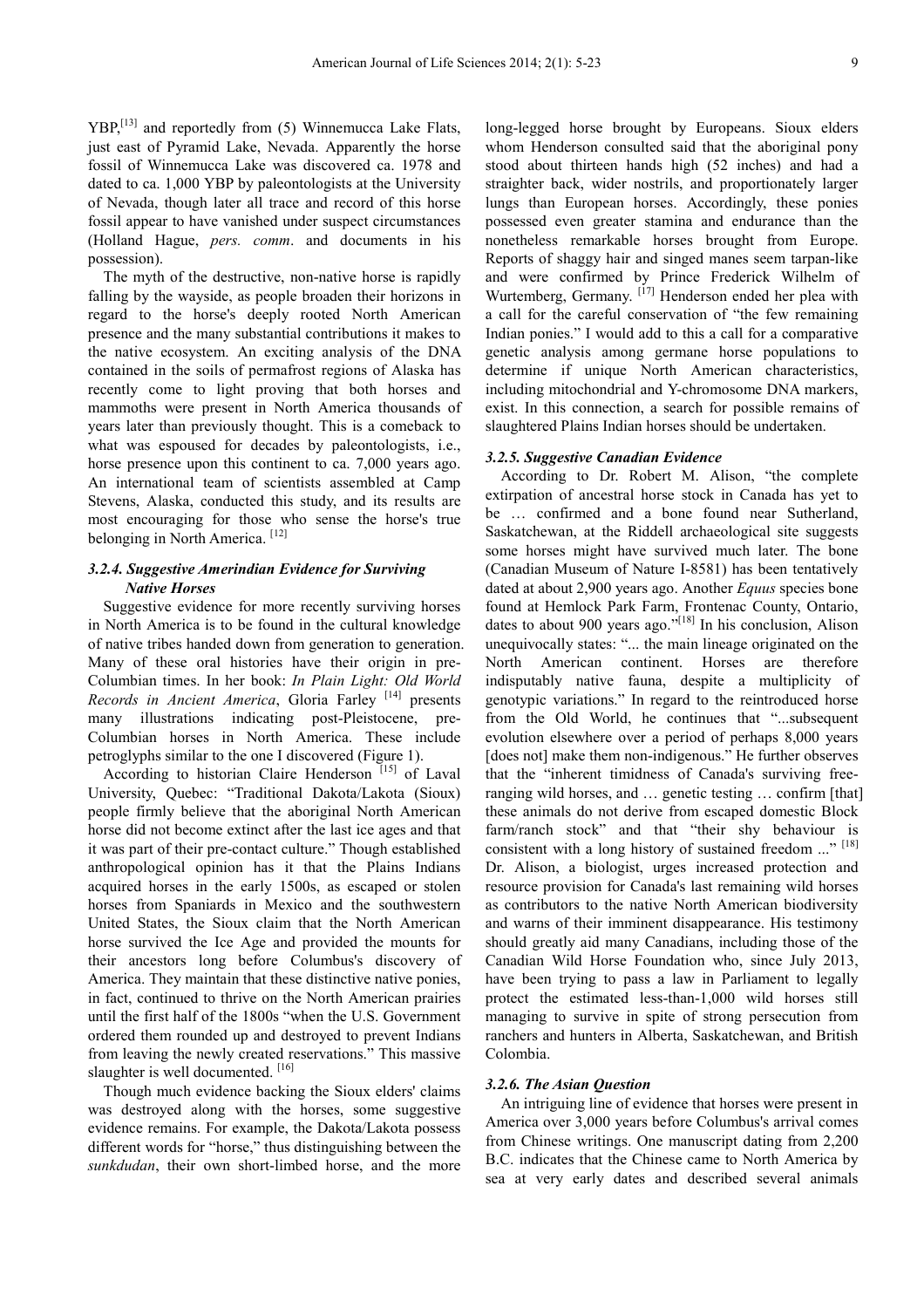occurring in *Fu Sang*, or the "Land to the East." [19] Their descriptions match certain North American animals, including bighorn sheep and horses resembling the appaloosa. Scholars question whether this involves horses that were earlier brought by the Chinese to North America and set loose, or horses that were already living here and that were subsequently captured and taken back to China. A distinctive gene (the LP, or Leopard Pattern) has been identified in the patchy-rumped appaloosa breed of horse, and research is now underway to trace its origin. Perhaps this will substantiate a uniquely North American horse characteristic. The idea that the appaloosa originated in China is based on certain appaloosan traits, mainly to do with coloration, that are found in China; however, Chinese horses are generally chunkier in build than North American appaloosas. This poses a question concerning how this relates to Amerindian beliefs about the stockier surviving native horses in North America (see section 3.2.4).

Also of note: ca. 627-656 A.D. in the middle of China's Golden Age (A.D. 581-907) during the reign of T'ang T'aitsung (A.D. 618-649) and his successors Ching-Kwan and Yung-Hwui, Chinese explorers traveled to *Ta Han*, or *Da Han*, meaning "the land of the Great Giants." [19] The *New Book of Tang* reports this land as rich in sheep (perhaps referring to the bighorn or Dall sheep) *and horses* (see also Harris Rees  $2011^{[20]}$ ).

#### *3.3. The Case for the Burro*

In similar fashion to the wild horse, the burro (*Equus asinus*) can trace its not-far-removed ancestry back to North America; and in many parts of this continent, wild ass fossils testify to a very similar species occupying a very similar niche as the one reoccupied by burros during the past five centuries.

MacFadden indicates that the ass branch of Equidae evolved in North America throughout the Hemphillian, Blancan, and Pleistocene periods, when one *Equus mexicanus* was clearly present. <sup>[2]</sup> Though the modern burro, or donkey, is currently considered as having originated from African wild asses (*Equus africanus*) and can and does produce fertile offspring with such, [21] it is most probably not significantly different from its North American ancestors. Indeed, one respected paleontologist believes that the African wild ass originally arose in North America.<sup>[22]</sup> And until recently both burro and African wild ass were considered to be the same species, namely *Equus asinus* – which is still the case in many circles. Like the wild horse, when returned to North America, the burro readily adapts to an ecological niche that its not-so-distant ancestors filled for millions of years, particularly in the dry southwestern US and south into Mexico. The distinction between *E. asinus* and *E africanus* seems more a political than a sound biological one.

## *3.4. Two Hypotheses*

In summary, much evidence exists for horse presence in

the Americas, especially North America, during the post-Pleistocene and pre-Columbian period at dates scattered through the period beginning ca. 10,000 YBP and reaching very near to 1492 A.D. Two hypotheses have been proposed to explain these apparent anomalies:

- (1) A continuous lineage of horses survived in small remnants up until the reintroduction of European horses. When the latter escaped from or were released by the Spanish, other Europeans, or Amerindians, they thrived in the plains and southwestern deserts in the very land of their evolutionary origin as a species and reproductively intermingled with the already present, aboriginal horses. Populations of these aboriginal horses were absorbed by the greater influx of horses brought over by colonists, conquistadors, etc., many of whom derived from Spanish haciendas or Catholic missions. The distinctively American traits of certain wild horse populations lend support to this hypothesis as do depictions of un-mounted horses *au naturel* in geoglyphs and petroglyphs, some of which are dated hundreds of years before the arrival of Columbus (see Figures 1  $& 2$ ).
- (2) Horses disappeared from North America during the late Pleistocene ca. 10,000 – 7,000 YBP, but were brought back to North America by other cultures in pre-Columbian times. Possible cultures for which evidence exists include: (i) Chinese immigrants in junk ships hugging the coasts of the Pacific Northwest; (ii) Scandinavians in long ships by way of Greenland and landing in Newfoundland or Nova Scotia, and (iii) other cultures, such as the Celts from Wales or Ireland, or people in boats from southern France who came clinging to the southernmost edges of northern ice caps that had extended far to the south. The latter left their distinctive form of spears in the New World.

Regardless which of these two options is true or whether a combination of such or some other option, after the Spanish brought horses, beginning with Hernan Cortez in the early 1500s, escapees and horses stolen by the Indians began to repopulate the Americas to a large degree. These could have reproductively intermingled with horses that had been brought by other cultures in earlier times and/or that were in North America originally. These horses likely possessed a superiority over other races, a hybrid vigor giving them survival advantages in the wild. This is all the more reason for preserving the mustang herds in the wild today.<sup>[23]</sup>

### *3.5. A Broader Perspective*

Since shortly after the dawn of our present Cenozoic Era, dating from the extinction of the dinosaurs ca. 65 MYA, the ascent of all three major extant branches of the horse family: zebras, asses, and caballine horses has taken place primarily in North America. [2]

During the course of their long co-evolution, members of the horse family developed many mutually beneficial relationships with plants and animals. Indeed, both asses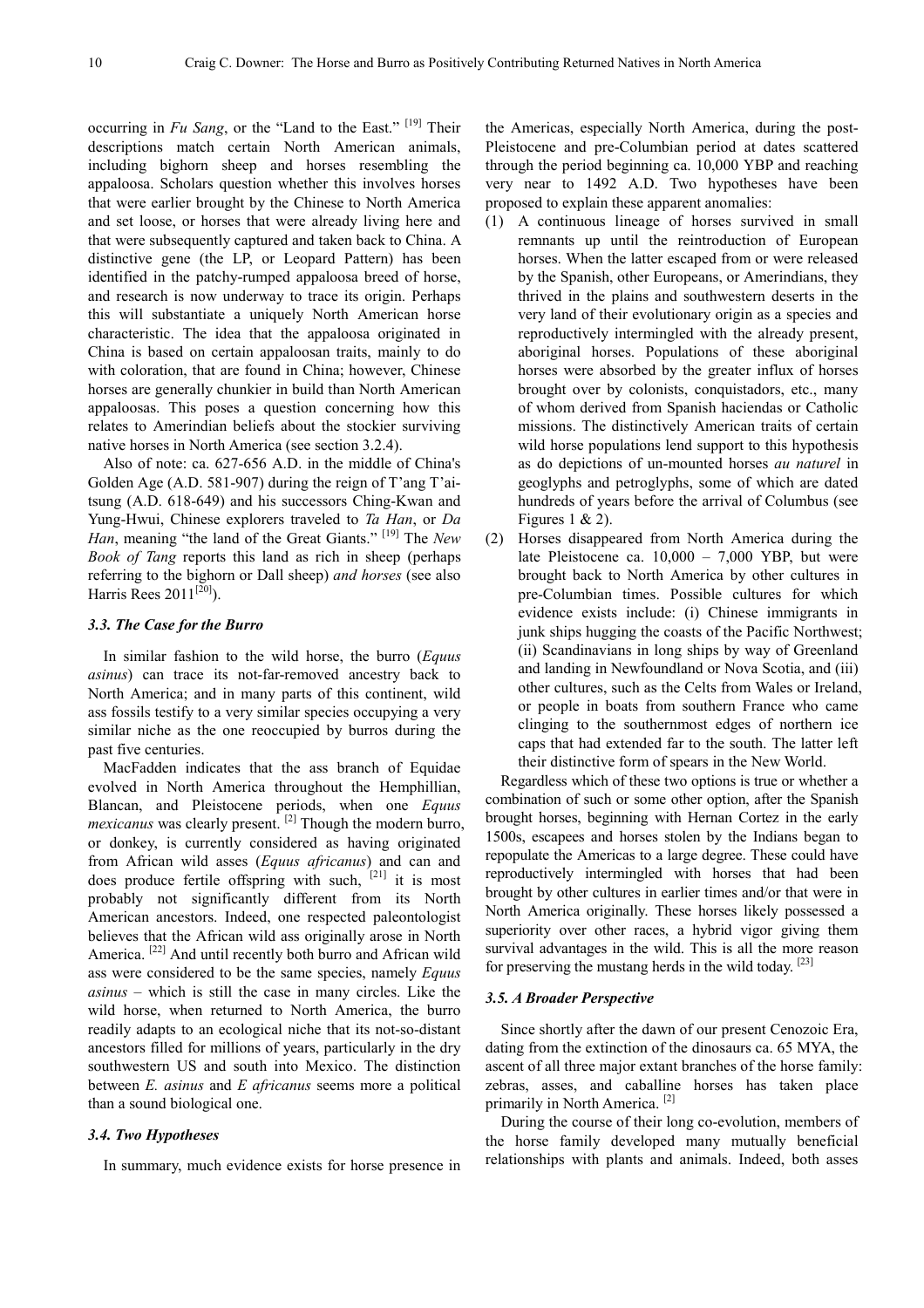and especially caballine horses can stake the claim to being among the very most ancient and long-standing members of the North American life community, more so than most other large mammals still surviving here. For example, among the bovid family both the bighorn sheep (*Ovis canadensis*) and the bison (*Bison bison*) had their origins in Eurasia before crossing over the "filter" Bering Land Bridge, or isthmus, during the Pleistocene epoch 2-3 MYA. This is when oceans receded with the tie-up of global moisture during the ice ages.  $[24, 25]$  Thus, the latter two species are relative newcomers in North America when compared with the horse and other members of the horse family. Members of the deer family, Cervidae, including white-tailed and mule deer, elk and moose, arose in Asia during the Oligocene epoch 36-23 MYA and did not arrive in North America until the Miocene epoch 23-7 MYA. They crossed over the Bering Land Bridge to occupy North America. Though their origin is more in the Old World, few authorities would question their native status in North America. Yet, many of these same persons will question members of the horse family in this regard in spite of the fact that all three extant branches of the Equidae: zebras, asses and caballine horses had their origin and longstanding evolution right here in North America, as an abundant fossil record proves. [18, 21]

According to equid expert Dr. Hans Klingel, "... there is … evidence that all the extant equids [members of the horse family] evolved as species on the North American continent, and that Grevy's Zebra and the African and Asiatic wild asses were the first to cross the Bering Bridge in the early Pleistocene, whereas the remaining species came to the Old World only during the late Pleistocene. This would explain the much wider range of Grevy's zebra in Africa during the Pleistocene, i.e., before their major competitors, plains and mountain zebra, had arrived. It is feasible that similar situations existed with respect to African and Asiatic Zebras."<sup>[22]</sup>

Also we need to consider that North America, Europe, and North Asia share many faunal and floral elements, over both their more recent and more distant evolutionary histories. And equids, including horses and asses, figure prominently in this sharing.  $[26]$  Though often separated by natural barriers, these three regions have experienced frequent faunal and floral interchanges during periods when barriers have either broken down, as through sea lowerings or freeze-overs, or been overcome by the versatile and persistent efforts of the animals themselves, including we humans.

## *3.6. The Ecology of Wild Horses and Burros in North America*

Wild horses and burros complement North America's life community in many direct and obvious as well as more subtle ways. This they do when permitted their natural freedom to move and interrelate over a sufficiently extensive intact habitat and time period.<sup>[3]</sup>

## *3.6.1. Dietary Benefits, Building Soils, Dispersing Viable Seeds*

One obvious ecological relationship occurs between diet and habitat. Including today's extant zebras, asses and horses, all equids possess a caecal, or post-gastric, digestive system. This is found in other perissodactyl families, including tapirs and rhinoceroses, as well as other mammalian orders. Such a system enables equids to eat coarser, drier vegetation and, through symbiotic microbial activity, to break down cellulose cell walls to derive sufficient nutrients from the inner cell without overtaxing their metabolism. In drier regions, this often gives a distinct advantage over ruminant herbivores (those that have multiple stomach chambers and chew the cud) whose pregastric food processing requires expending considerably more metabolic energy and taking in more water. While it is true that equids must consume somewhat more vegetation, especially when dry and coarse, because of their less thorough extraction of nutrients from the food, this usually does not overly deprive ruminants, since much of what the equids consume would be of little or no value to them. As a matter of fact, the equids' consumption of this coarser, drier vegetation can greatly benefit sympatric, pregastric (ruminant) herbivores, and energize and enrich the ecosystem as a whole. By recycling chiefly the coarse, dry grasses as well as other dry, withered herbs, forbs and bush foliage, the horses and burros expose the seedlings of many diverse species to more sun, water and air, thus permitting them to flourish. The latter can then be consumed by ruminants, as British ecologist R.H.V. Bell has so well demonstrated in his studies in the Serengeti.<sup>[27]</sup>

Also of great importance is the contribution by wild equids of significant quantities of partially degraded vegetation in the form of feces deposited on the land. These droppings provide fodder for myriad soil microorganisms; the resulting fecal decomposition builds the humus component of soils, lending ecologically valuable texture and cohesiveness. As feces slowly decompose, they gradually release their nutrients over all seasons and, thus, feed the fungal garden that exists in soils, thereby increasing the soil's absorption of water  $-$  a vital limiting factor in semi-arid and arid regions. To reiterate: equid feces are much more valuable to the health of soils than ruminant feces (cattle, deer, sheep, goats, etc.) precisely because they are not as decomposed when exiting the body and, so, lend more sustenance to decomposers and food webs that involve mutually sustaining exchanges among all classes of organisms. The latter include many diverse insects, birds, rodents, reptiles, etc. And, similarly, the less degraded feces of equids contain many more seeds that are intact and capable of germination and from many more types/species of plants when compared with ruminant grazers. Thus, the horses'/burros' wide ranging life styles greatly assist many plants in dispersing far and wide and, so, in filling their respective ecological niches. This enriches the food web and allows a greater diversity of animal species.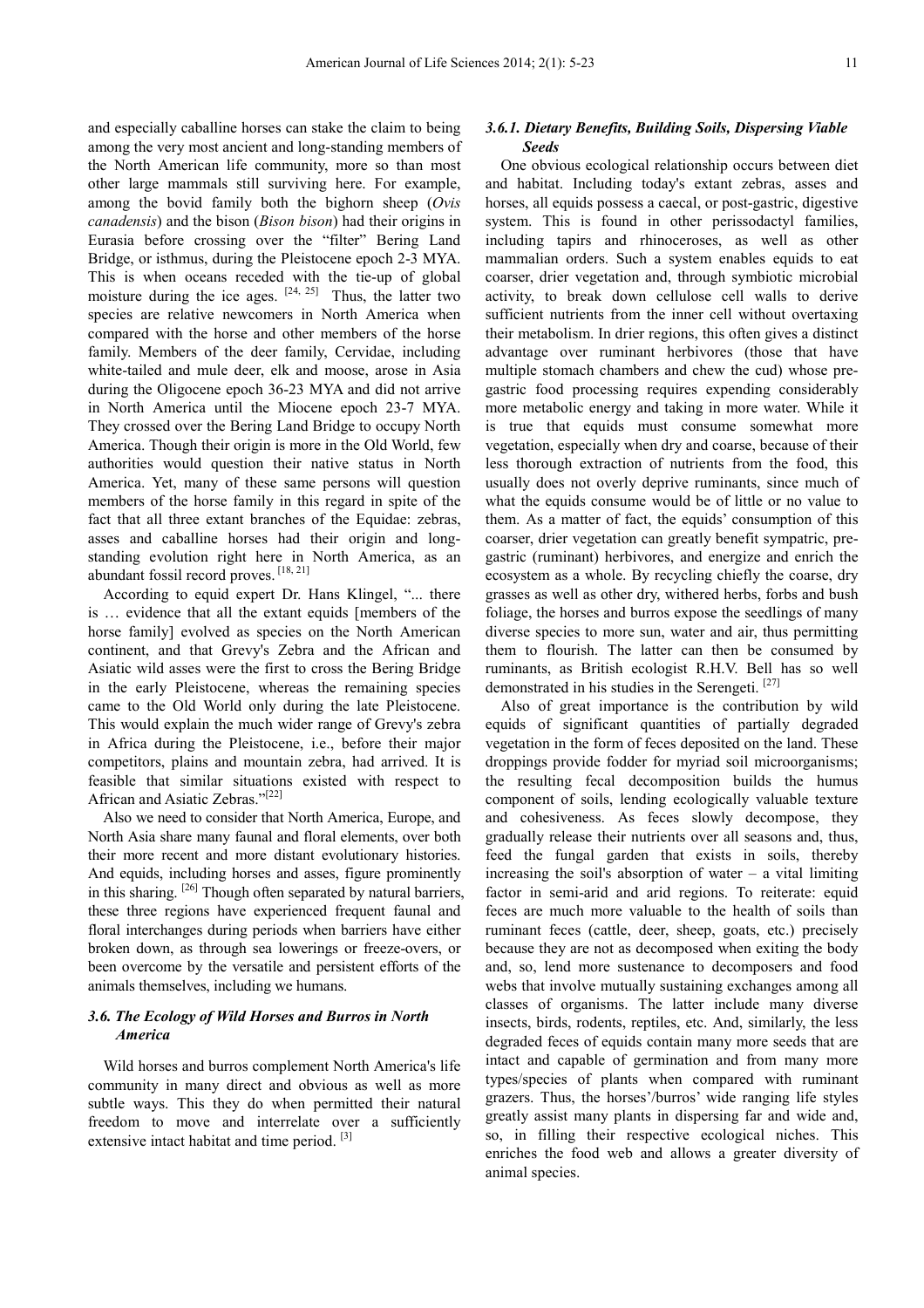#### *3.6.2. Topography Enhances Habitat*

Another germane point concerns the multiplication of ecological niche space that occurs in mountainous regions, with their accentuated topography. This creates greater opportunities for plants and animals to derive a living when compared with flatter regions, because such terrain provides more surface area on which to live. And perfect examples of such occur in the Great Basin's hundreds of mountain ranges where most of America's remaining wild horses have their legal areas. All this argues for higher government-assigned population levels, or Appropriate Management Levels (AMLs). As shown in studies of the endangered mountain tapir of the northern Andes inhabiting from 6,000 to 16,000 feet elevation; steeper, mountainous terrain provides for multiplication of niche space. [28-30]

### *3.6.3. Behavioral Benefit*

Horses and burros aid myriad plant and animal species by their physical actions. As an example, breaking of ice with their hooves during winter freezes allows other animals to access forage and water. Many of these would otherwise perish. Similarly, they open trails in heavy snow or through heavy brush, allowing smaller animals to move about in search of food, water, mineral salts, shelter, warmer areas, mates, etc. A little recognized fact is that the wallowing habit of wild equids creates natural ponds whose impacted surfaces become catchments for scant precipitation or summer cloudbursts typical in the Great Basin. These provide a longer lasting source of water for a wide diversity of plants and animals. This can even help to create an intermittent riparian habitat for desert amphibians (e.g., the remarkable spadefoot toad, which seals itself into a dry, muddy cocoon for many years, reanimating when moisture is again present) and many other desert species.  $[31]$  Ephemeral plants that quickly flower and set seed, including many composites, are benefited from these catchments – especially valuable in regions with clayey soils. Wild equids also locate water seeps through their keen sense of smell and enlarge these through pawing during critical dry periods of the year, even digging down to the sources at rocky fissures. This allows many other species to access water, species whose individual members would otherwise perish. For these and many other reasons, wild horses and burros should be treated as keystone species that contribute positively in a variety of ecological settings. Indeed, these and other equid species have been *keystone* species in North America for many millions of years.

#### *3.6.4. Role as Prey*

Wild horses and burros are natural prey of native carnivores and omnivores, including puma, wolves, and brown and, to a lesser degree, black bears. In geologically recent times, this included the famous saber-toothed tiger and dire wolf. Unfortunately, these natural hunters have been targeted for elimination by humans. This has severely reduced the natural predators of deer, elk, moose, pronghorn, bison, bighorn sheep, and other prey species

upon which these native predators have subsisted for thousands of generations and in a way that makes the prey populations more fit to survive over the long-term by taking the weak, infirm or those animals reaching the end of their life cycle. [32] The "trophic cascades" that natural predators cause in an ecosystem lead to the greater biodiversity and stability of such.

With practically no break unto relatively present times, equid species have filled the ecological role of mediumand large-sized prey mammals in North America for over 58 million years. Today, the wild horse and burro are refilling their empty niches that have been only briefly unoccupied, paleontologically speaking, if at all. These niches are the product of countless generations of coevolution with native plants and animals.[31, 33] Today, it is highly questionable how individual western states such as Idaho, Montana, Utah, and Wyoming are allowing open season upon wolves, yet the officials of these same states will dishonestly claim that wild horses and burros have no natural predators.

#### *3.6.5. Coevolution with Habitat*

To quote Dr. Jay Kirkpatrick and Dr. Patricia M. Fazio <sup>[5]</sup>: "[t]he Key element in describing an animal as a native species is: (1) where it originated; and (2) whether or not it coevolved with its habitat. Clearly, *E. caballus* did both, here in North America." Various Amerindian tribes of the Great Plains and Prairies have a saying concerning the wild horses: 'The grass remembers them.' [15] (See also Downer [34].)

Wild horses and burros are perfectly suited to life in the remote, semi-arid regions of the West. One reason is obvious: their great mobility. With their long limbs and sturdy, single-unit (soliped) hooves, they are made for movement. In such semi-arid or arid regions as they inhabit, this extensive movement is vital for survival. In order to obtain enough forage, a wild horse must often roam over several square miles each day, selecting appropriate plants to prune; reaching a water hole may involve traveling over one hundred miles round trip in a grazing circuit of two or three days.

During very hot, dry spells, a wild horse band must stay close to water, tanking up every day with approximately ten to twelve gallons for a mature horse. A spring can be shared by several bands. These form an orderly hierarchy for watering should more than one band arrive at a source at the same time, often late in the day. When melting snow or fresh cloudbursts paint the land with ephemeral water sources, wild horses can disperse into areas further away from perennial lakes and streams and to ephemeral sources. Here they employ their keen sense of smell in detecting even very small and hidden water sources. They can also negotiate rougher, steeper, and rockier terrain than domestic cattle.

Through a hammer-like hoof action upon the ground, wild horses and burros aid vegetation by pushing seeds firmly into the soil where they may successfully germinate. In October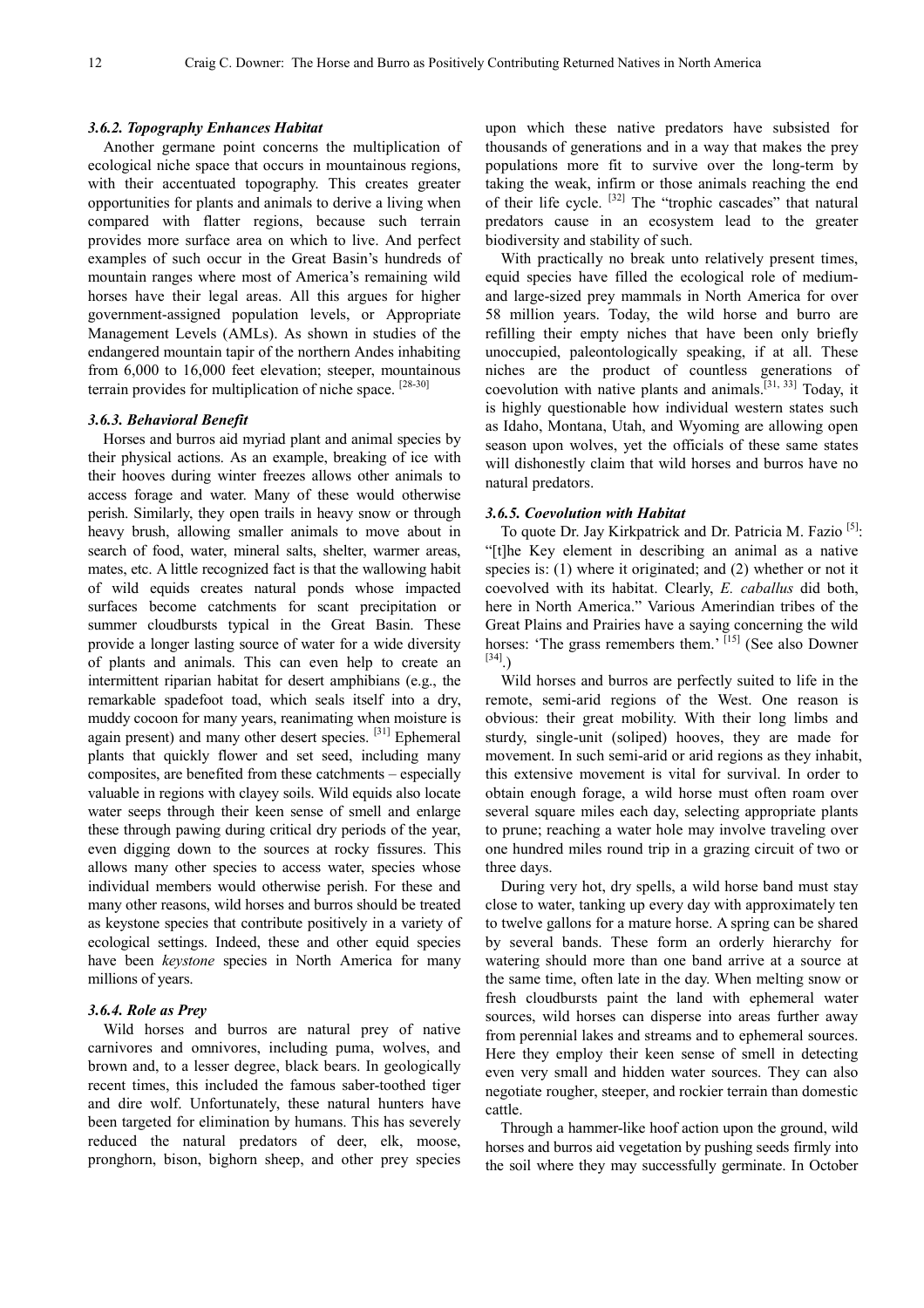2008 at the Wild Horse Summit in Las Vegas, Lakotan Sioux shaman Arvole Looking Horse of South Dakota described to me how wild horses are vital energizers that "pound Earth's drum" releasing energy from the inner planet and lending a musical rhythm that unifies diverse forms of life. Though criticized by their detractors for breaking the crusts, or desert pavement, of certain desert soils and, thus, accelerating wind erosion, when allowed adequate space and freedom, horses do not overwhelm an area. This is due to their sparse distribution and frequent movements and because, as most land-bound animals, they confine the majority of their longdistance displacements to trails. In certain areas, their compacting of soils helps these retain scant precipitation and dew. Especially in soils of higher clay content, this compaction can help retain moisture over longer periods of time. However, such modification of soils, occurring naturally with nearly any hoofed animal, can become detrimental to an ecosystem with overcrowding. As with any activity, what is an ecological positive in moderation can become a serious problem when overdone. This is certainly the case with the severe overgrazing that humanity has imposed upon the West, as upon similar arid and semi-arid regions throughout the world. This they have done by forcing hordes of cattle, sheep, goats, deer, yaks, and, yes, even horses or burros, etc., in unnaturally high concentrations upon the land.  $[35, 36]$  The problem is with the people, not the animals.

#### *3.6.6. Man's Impact*

In the latter 1800s, many millions of cattle and sheep were forced by their human possessors into the vast, unfenced western regions. While a graduate student at the University of Nevada-Reno, I viewed archival photographs from the late 1800s of interior regions of Nevada such as the Reese River or Humboldt River hydrographic basins. These revealed extensive valleys filled with exuberant tussock grasses that were soon to be replaced by unpalatable sage and rabbit brush due to livestock overgrazing, as more recent photos in the same places conclusively prove. In effect, we humans raped the West, greatly setting back this formerly healthy, though dry, life community.  $[37]$  We ignored the already established life communities that in many places included the returned native–or perhaps aboriginal--mustangs, and the possibility of harmonizing with such, while ignorantly imposing domesticated European species with a mind to maximizing production and profit in the short term. Today the arid terrestrial ecosystems our culture so invaded continue to be grazed by domestic livestock, though controls were imposed in the U.S. starting with the passage of the Taylor Grazing Act of 1934. Though somewhat alleviating the situation, this act assured that these lands would still be monopolized by livestock interests, thus, preventing the type of recovery that should and still can occur.<sup>[38]</sup>

## *3.6.7. Dust, Gas and Effects of Livestock & Global Warming … Place of Wild Horses*

Among the most insidious and globally harmful effects of

domestic livestock hordes are the large quantities of dust blown into the air when the surface of soils are overly trampled and grazed. An article in *Nature* has revealed that "dust load levels have increased by 500% above the late Holocene [eleven thousand years ago] average following the increased western settlement of the United States during the nineteenth century." This is largely attributed to "… the expansion of livestock grazing in the early twentieth century." [39] The dust causes an increase in various chemicals affecting the pH of water, productivity, and nutrient cycles. Such fine particles can settle on plants and plug their tiny pores, or stomata, through which they breathe. They can also lodge in the interstitial lung tissues of many animals, including humans, where they cause pulmonary diseases, including cancer. Though insufficiently recognized, the "dusty factor" is extremely damaging both to living organisms and the ecosystems they inhabit.

The enormous quantities of methane, nitrous oxides, and other gases that are emitted through the digestive processes of domestic livestock constitute one of the major accelerators of life-threatening global climate change. [40] Clearly, civilized man's so-called progress upon planet Earth has abysmally failed to consider the ecological balances that assure life's continuance. Urgently required is an all-out effort to restore the natural diversity of plant and animal species appropriate to each of the Earth's bioregions, or ecological provinces, as to the Earth as a whole. But this is going to involve a serious willingness on the part of us humans to modify our life-influencing values and priorities, both individually and collectively. This will permit us to live in a truly harmonious manner, to act as good neighbors toward our fellow species. Here the horses and burros come into play. Their post-gastric digestive system does not emit as much gas as is the case with pregastric ruminant grazers, and permits them to greatly reduce dry, fire-prone vegetation over vast areas of the West without overtaxing their metabolism. Thus, they help to prevent catastrophic fires that global warming, or more to the point, human civilization's pollution of the atmosphere is causing.

By drying out vegetation and provoking catastrophic fires – rampant in western and southern North America, Australia, and much of the world – the catchall global climate change threatens planetary life as we know it. This will especially be the case if global ocean currents stop circulating due to glacial and ice cap melting, etc. Annually a few to several million acres of forest, brush, and grassland have been going up in smoke in the United States alone, especially in the West and South. Never in historic times have we seen such destruction. But wild horses/burros can greatly help to save the day if allowed to play their own special role in reducing flammable vegetation, in building soils, in seed dispersal, in preventing catastrophic, soil-sterilizing fires, etc. They stand ready to counter imbalances brought on by human civilization and its contamination of the atmosphere. Much of this contamination is caused by hordes of domestic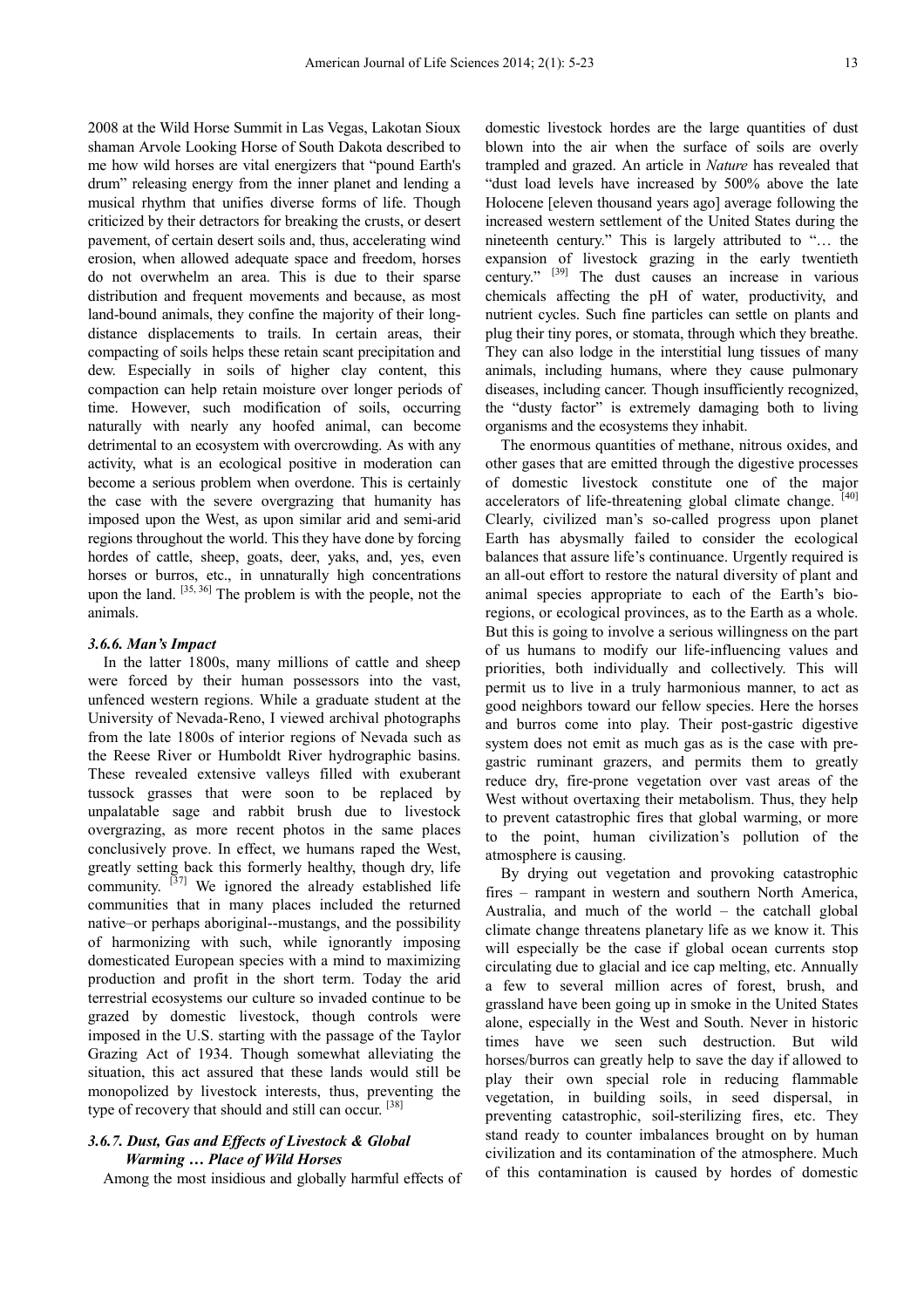livestock that mow down vast vegetated areas, their over concentration and resultant destruction of soils, and their production of flatulence and excrement in enormous proportions and intensities. Of course, there are also imbalances brought on by automobile exhaust, factory fumes, forest burning, peat oxidation in the Subarctic and Arctic, absorption of sunlight by darker seawater where once reflective ice caps stood and of sunlight by dark soot deposited on glaciers, etc. Millions of years of coevolution have made equids best equipped to prevent the catastrophic fires we are experiencing and to restore many of the ecosystems human civilization has either blindly or intentionally damaged. Let us not take these magnificent animals and what they have to offer for granted, for they are definitely a key part of the solution to all life's problems today.<sup>[41]</sup>

#### *3.6.8. Cheat Grass and Further Ruminations*

A commonly eaten food of wild horses in northern Nevada's Granite Range is *Bromus tectorum*, a.k.a. the infamous "cheat grass" that is taking over the West. [42, 38] The measured percentage frequency of this invasive species from Central Asia in the Granite Range habitat was 89.9%, while the percentage cover was 12% and the percentage use by wild horses was a full 27.3%. [38] Since cheat grass is a major contributor to fires in the West, perhaps wild horses as well as burros could be a major agent for reducing this flammable vegetation. Equids could prevent its reproduction by consuming this grass before it is able to set seed, in spring or early summer, depending on elevation. Most of the other species in Dr. Berger's table also become dry and flammable and are eaten by horses, thus reducing the "fire fuel load" in their occupied habitat. Wild horses and burros, as well as zebras, are very effective fire hazard reducers. They are more effective in eliminating cheat grass and other dry, flammable grasses and forbs than many ruminant grazers, and spread their grazing over larger areas, provided fences and other barriers do not overly confine them. They eat during 60% to 80% of the 24-hour day (ca. 15 hours), keeping constantly on the move and not camping on moist riparian or lacustrine meadow habitats, as do domesticated cattle put out to graze on the same land.

Their droppings also build the humus content of soil to a substantial degree. This humus allows soil to gain more texture and retain more water, which dampens out fires; humus promotes more productive and bio-diverse plant and animal communities.  $[43]$  Because their feces are not as thoroughly degraded in the gut as those of ruminant grazers, they contribute more to food chains/webs, e.g., dung beetles to birds and lizards to higher trophic predators such as bobcats and eagles, etc. Equine feces aid the watershed by creating damper conditions, because the soil particles to which they reduce (*micelles*) retain more moisture, i.e., more water adheres to the surface area of these particles. Hence, ground water tables are replenished, feeding more seeps and springs more continuously. And upon these springs and seeps, many species of plants and animals

depend. Of course, some fire is of benefit to an ecosystem, but fires that over-consume, over-extend, and over-intensify can set the evolution of a terrestrial life community way back and result in a very sterile environment that could take thousands of years of "peace" to recover.

#### *3.6.9. Upper Incisors and Further Insights*

Insight can stem from the most basic of observations. For example, wild horses and burros possess both upper and lower incisors that permit them to selectively nip pieces of vegetation, such as grass or the leaves of bushes or trees. Major ruminant grazers, as for example cattle and sheep, do not have upper incisors and consequently can and do rip up plants by their roots more frequently with the action of their lower teeth and tongue against their hard upper palates. This often exposes soils to destructive wind and rain erosion, especially when too many of the ruminants are placed upon any given area of land.

When over-crowded upon dry rangelands or marginal western brush or forest lands, livestock have and continue to cause enormous ecological degradation. Yet, the problem lies not so much with the animals themselves but with the humans who force them into habitats where they did not evolve and, more to the point, where they are not even allowed to harmoniously evolve and adapt to prevailing conditions through the time-honored process of natural selection and ecological balancing. <sup>[36]</sup> About three-fourths of the U.S. public lands are in seriously degraded condition due to overgrazing by domesticated livestock. The root of the problem lies not with the animals themselves but with we people who unnaturally manipulate and force them upon the land.

## *3.6.10. Mutualist Equids Helping to Provide Ecological Stability*

Though domesticated for a relatively short evolutionary time, horses and burros actually restore the wild "equid element" in North America. Here they refill herbivore niches that have been millions of years in the making. This restored diversification lends greater stability and balance to the ecosystem by increasing the complexity of the web of life. This interdependence involving equids has been documented in the Serengeti of Africa by Bell. <sup>[27]</sup> Bell observed how zebras eat coarser, drier grasses, etc., to expose to sunlight (allowing greater photosynthesis) finer, more delicate grasses, forbs, and other types of mature plants or their seedlings, thus, permitting their growth. The latter are more appropriate forage for wildebeest, Thomson's gazelle, topi, etc., that come in later seasons. A migratory sequencing of grazing pressures by these different species evolved over thousands of generations, and this is mutually beneficial to these species.

A similar complementarity to that of the Serengeti evolved in North America and involves members of the horse family, including *Equus caballus.* As earlier explained, the latter originated and evolved upon this continent during the past few million years, as did its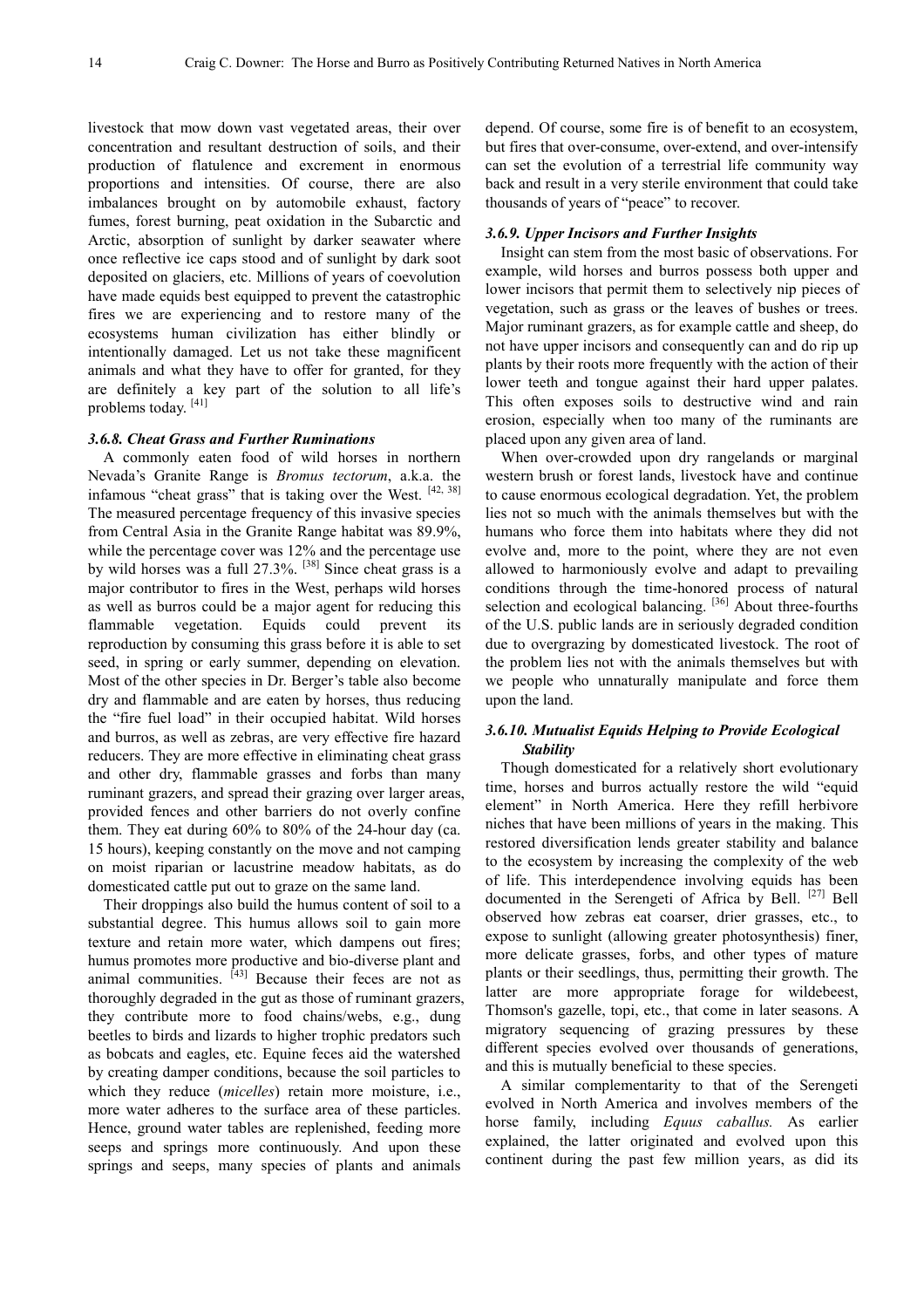preceding ancestry dating clear back to the Dawn Horse, *Hyracotherium*, a.k.a. *Eohippus*, of at least 55-million-year antiquity. The plains and prairies of North America were home to a dynamically balanced community of prairie dogs, bison, rabbits, pronghorn, deer, wolves, bear, foxes, coyotes, puma, diverse rodents, reptiles, and amphibians, raptor and song birds, snails and myriad insects and spiders, recycling microorganisms, etc. Over the many generations of their coevolution and in their complex feeding, decomposing, photosynthesizing, pollinating, seed dispersing, warning, and other interactions, these have fashioned a life community that is highly adaptable to the vagaries of climate, volcanic activity, unexpected oscillations in the sun's radiation, etc. In other words, the complex web of species – as any true web – has provided a beautiful resilience involving cyclings up and down for all species. With this greater variety of species, the natural vagaries that pose ever new and different survival challenges can be ridden out by the whole of life. In this respect, any individual, family, race, or species of life is like a rider of a bucking bronco, entered into the greater arena of evolving time and circumstance, in a rodeo whose rules are set according to natural and universal law. Understanding this allows us to understand the changing proportions of species present in North America over time as a response to changing conditions, both living and so-called non-living.<sup>[1]</sup>

A salient example of harmonious coexistence occurs between deer, either white-tailed or mule, and wild horses. Deer mainly browse the leaves of trees or bushes while horses eat mainly grasses when available. In a healthy habitat, these deer and horses hardly compete because of utilizing different resources, and their interactions are often of mutual benefit. These benefits may be obvious or more subtle, direct or indirect. A similar harmony exists between mustangs and pronghorn – an ancient and singular species that originated in North America, as did the horse. [44] The latter two have had a long time to learn to get along. Incidentally, the pronghorn seems never to have left North America

Wild horses particularly thrive in North America's plains and prairies, but can adapt well further west of the Rockies in the Great Basin and west of the Sierra Nevada mountains in California, as they did so well in earlier centuries. Burros adapt well in drier areas of North America particularly in the arid Southwest. Both equine species diversify and strengthen the community they inhabit in a variety of ways when allowed to achieve population stability over time and when not over-imposed upon by humanity. The process of natural selection must be allowed to operate sufficiently long for this to be the case. Then these equids create a greater variety of environmental conditions that make possible a greater variety of niches that can be occupied by the species that have coevolved with them and continue to evolve here on planet Earth. Begin large, powerful animals, equids can push their way through thickets of brush to form trails. Specifically, they open thick vegetative understories to light and air, and the more diverse exposures resulting from equine activities create conditions intermediary to the

extremes of wind, temperature, and various soil conditions. This physically defines a greater variety of niches fillable by a more diverse array of species.

When allowed to integrate into wilderness, the individual life histories of wild equids come to reflect natural oscillations, such as annual seasons and more long-term cycles. This they do along with the plants and animals who share their habitat. They harmoniously blend over time. As large animals who eat relatively large quantities and disperse their grazing and browsing activity over broad areas as semi-nomads, equids become the harvesters and the renewers over vast ecosystems, true to their *keystone* role. Their cropping of vegetation, often dry and coarse, reduces the possibility for major, soil-sterilizing fires (though ecologically healthy, minor ones still occur). This cropping sparks vegetative renewal, the re-budding of new and tender shoots of greater nutritional value, especially to ruminants whose digestive and metabolic systems are overtaxed by the coarse, dry vegetation that horses and burros can better handle. And, thus, the overall productivity of the land is annually increased, as studies prove. [45, 46] Also, as earlier noted, these equids disperse the seeds for successful germination of many of the plants they eat as well as fertilize the soils with their droppings. For their neighbors including the ruminant grazers, their presence is truly "win-win." And this I have also observed to be the case with the threatened Greater Sage Grouse in places such as eastern Nevada's Triple B Complex of HMAs. Here these impressive lek-forming birds thrive alongside the spirited mustang bands.

#### *3.6.11. Rewilding*

It is sometimes asserted that horses have not been part of the North American life community since their die-out at the end of the Pleistocene epoch, i.e., the last ice age (Larry Johnson, BLM National Wild Horse and Burro Advisory Board, *pers. comm*.). Even if they did die out (which seems untrue), and though (based on the fossil record) a great subsidence in their numbers did occur for a relatively brief time period of ca. 7,000-10,000 years, such a time period is not sufficient to undo the many mutualistic relationships horses established with native plants and animals. [5, 18] Furthermore, it is widely recognized that North America became species poor, or depauperate, in large mammals after the massive Pleistocene extinction that affected many other mammals, e.g., giant ground sloths, camels, rhinoceroses, saber-toothed tigers, dire wolves, tapirs, mammoths, and mastodons. In light of the foregoing, the return of the horse and the burro can be viewed as a restoration of the North American ecosystem, a resuming of an age-old continuum, a repair in the anciently evolved web of life – in other words, a "rewilding."  $[47-49]$ 

It is of vital importance that this rewilding take place today given the melting of the permafrost and so as to restore cool grasslands over extensive regions, including in Siberia. <sup>[50]</sup> Horses undoubtedly played a crucial role in building rich soils and in dispersing the seeds of many plant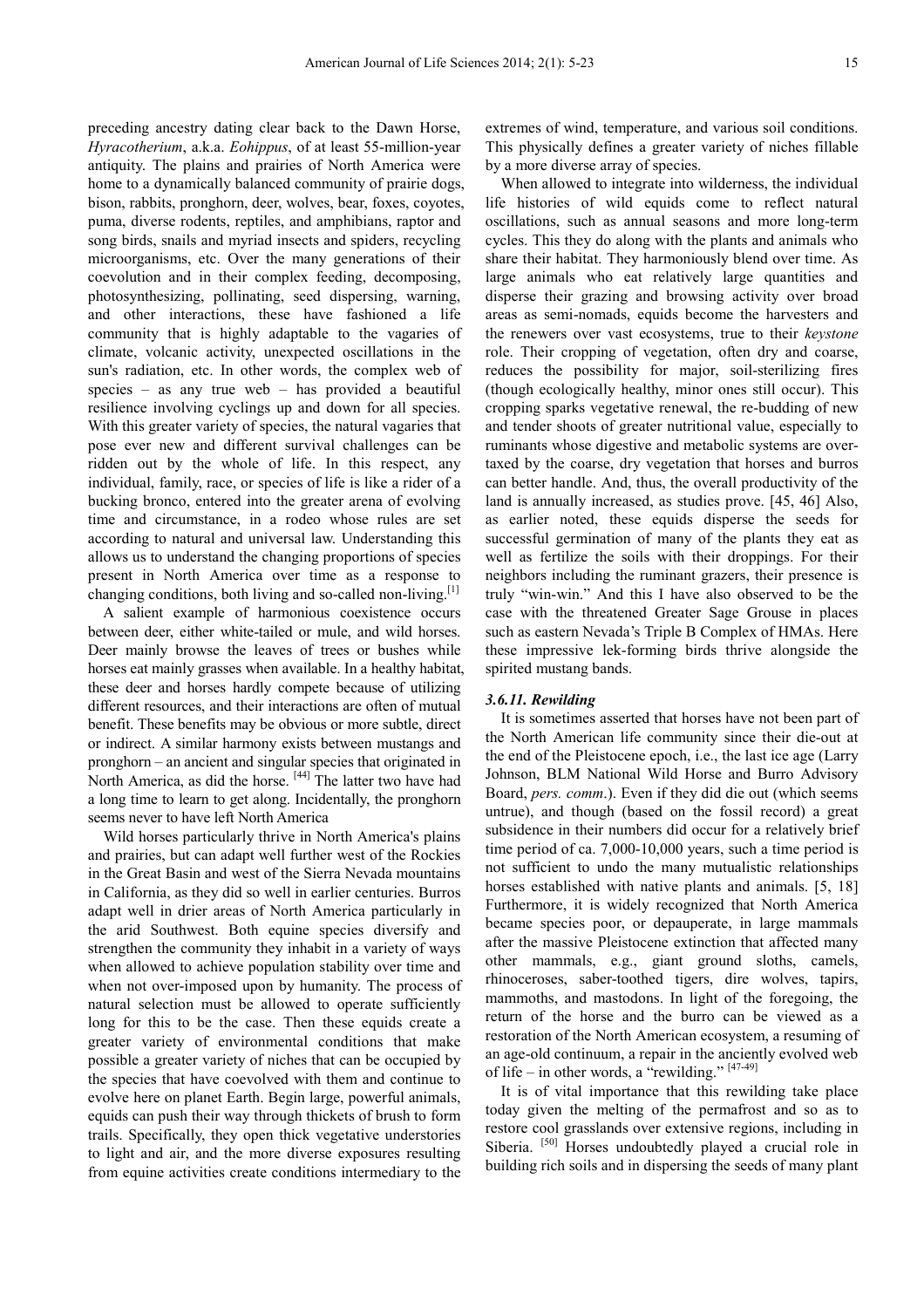species composing the Pleistocene savannas of North America and should be greatly valued as returned natives here.  $[47]$  Along with the burros, they are a different type of herbivore, possessing a post-gastric digestion, as contrasted with the ruminant digestion typical of the other major North American herbivores today.

#### *3.6.12. Identifying the Problem and Its Solution – Us!*

Livestock currently graze western public lands (BLM and USFS) in the equivalent of over a million year-round cattle; and big game interests promote unnaturally numerous deer herds for hunter harvest. [32, 38] Both ranchers and hunters seek to eradicate native predators, such as pumas, wolves, and bears. Combined with other pressures such as subdivisions, off-road vehicles, mining, and energy development, this has created an unbalanced situation in which ecological recovery is not possible. On top of this, global climate change is exacerbating the situation. The solution to our predicament lies, above all, in our becoming more sensitive toward and more knowledgeable about the ecosystems we inhabit and the more optimal potentials that both people and ecosystems can realize in unison.

## *3.7. History of Wild Horse and Burro Program and Public Lands in U.S.*

#### *3.7.1. Germane Facts and Figures*

In spite of the mandate of the Wild Free-Roaming Horses and Burros Act of 1971, over 27 million of the admitted 53.5 million Herd Area (HA) acres have been "zeroed out" by the BLM and USFS in order to establish 26.5 million acres of Herd Management Areas (HMAs). [51] After reducing the original ca. 350 HAs to 180 HMAs on BLM land, Appropriate Management Levels (AMLs) have been developed that are in most cases non-viable in each given HMA. Most of these levels do not even meet the requirements for Minimum Viable Population of 150 horses/burros per herd commonly recognized by the BLM and fall far short of the 2,500 individuals recommended for a viable population by the Equid Specialist Group of the IUCN Species Survival Commission. [52]

Of the 180 greatly-reduced HMAs throughout the West, 130, or 72%, have AMLs of less than 150, and many of these are much less than 100, even numbering in the teens. According to the BLM's own substandard standard of 150, in California 19 out of 22 HMAs have non-viable AMLs; in Utah, 17 out of 21; in Idaho, 5 out of 6; in Montana, 1 out of 1 (6 of the original 7 HAs having been zeroed out); and in Nevada, 67 out of 90 of the remaining herds are similarly non-viable. [53]

The Congressional Research Service reports that, in FY2005, forage eaten on BLM lands by livestock summed up to 6,835,458 Animal Unit Months (AUMs), contrasting with wild equine consumption of only 381,120 AUMs, or 5.6% that of livestock. On USFS lands, livestock devoured 6.6 million AUMs worth of forage, much of this in vital headwaters, while wild horses and burros got by on a

meager 32,592 AUMs, or 0.5%.<sup>[54]</sup> These figures suggest that cattle, not equids, may be responsible for overgrazing, erosion, threats to native species, and other ecological problems seen in the arid West

#### *3.7.2. More Whittling Away, Some Needed Perspective*

BLM reduced the forage allocations, or animal unit months (AUMs), for wild equids by 17% between 2002 and 2005, citing drought conditions and ignoring: (a) wild equids' pre-adaptation to consume large quantities of dry flammable vegetation (a larger portion of which has resulted from global climate change) and, so, to reduce catastrophic fires, (b) their role in combating global climate change over the Earth's vast steppe or steppe-like biomes by preserving permafrost and/or establishing tundra grassland where permafrost has melted, [50] and (c) the fact that wild equids are capable of grazing much steeper and more rugged areas further away from water than cattle, which tend to concentrate their activities around water sources.

Cattle and sheep grazing on U.S. Public lands contribute substantially to global climate change through their release of enormous quantities of methane gas and nitrogen oxides involved in ruminant digestion and through the widespread degradation of ecosystems, especially riparian. [40,55] Yet, the reduction for livestock in drought-stricken areas has been only 4% even though they greatly outnumber the wild equids that have been reduced by 17% and as of January 2014 about the double of this.

Permittees only pay a small percentage of fair market value, at present amounting to about 9% to 12%, in order to graze their livestock on the public lands. This was reauthorized (March 2011) and remains (January 2014) at the minimum required by the Taylor Grazing Act of 1934: \$1.35 dollars per AUM, a measurement that includes a cow and her calf (that have grown much larger due to genetic manipulation and selective breeding over the ensuing years since 1934). In 2005, the Government Accounting Office [56] reported that the government lost at least \$123 million in order to prop up public lands livestock grazing, while the real costs have been estimated as at least one-half billion dollars per year when ecological damages are added in (Center for Biological Diversity [57]). To put the situation in perspective, there are nearly 22,000 public lands ranchers in 13 western states, about one for each wild horse or burro allowed in the nationwide Appropriate Management Level. Further, the top 10% of the ranchers – in the majority: large corporations, wealthy bankers, lawyers, doctors, politicians, etc., – own over 65% of the livestock grazing in public lands. [35, 37, 38, 55, 58]

Similarly, the cattle/sheep culture has played a major role in destroying indigenous Andean wildlife, especially the endangered mountain tapir, now reduced to only a few thousand individuals.  $[28, 29, 30]$  Enormous ecological damage has been done throughout the Americas, especially since the arrival of Europeans, but also before by some groups of Amerindians, although not to nearly the degree. In the U.S.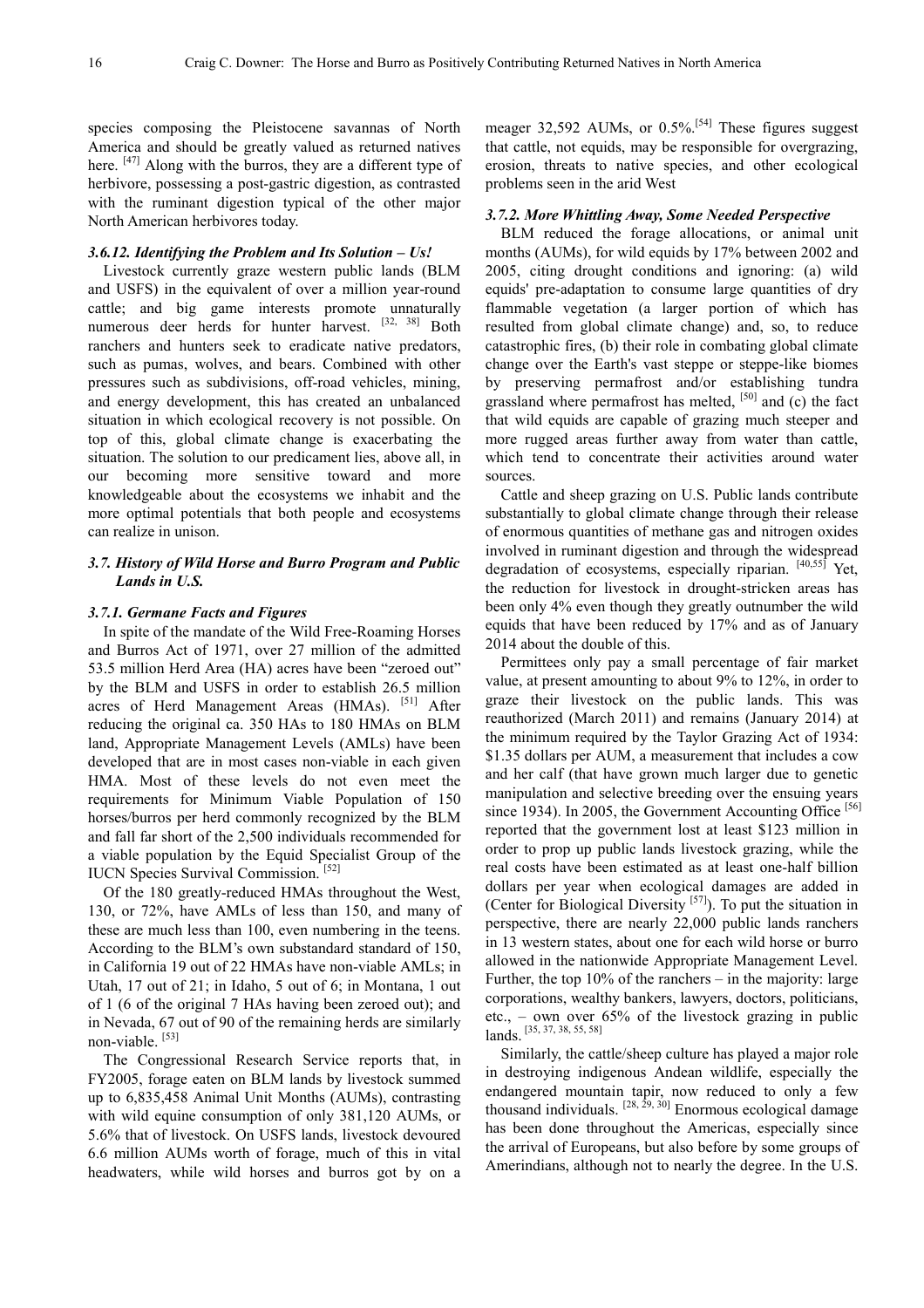west of the Mississippi River, ca. 700 million acres of grassland have been degraded due to overgrazing by uncontrolled millions of cattle and sheep; yet left to their own devices, these animals would either harmoniously adapt or perish. In 1884, the region of today's western states held ca. 40 million cattle in addition to millions of sheep. It was not until 1934 that this cancerous destruction was in any way checked through the Taylor Grazing Act – yet, unfortunately this act perpetuated the control of our public lands by private livestock interests.

## **4. Conclusions and Recommendations**

Wild horses form tight-knit stallion- and elder-maregoverned bands. Over time, each band searches out and establishes its own home range, which may cover hundreds of square miles on an annual basis in drier regions. The ecological mosaic that results among all such particular band home ranges in a given Herd Area/Territory and suitable adjoining areas prevents overcrowding and overgrazing. Once available habitat is filled, the horse/burro, as a climax species, limits its own population as density-dependent controls are triggered.

In the immediate future, true wild- horse- and burrocontaining nature sanctuaries need to be established. Here livestock should be excluded or at least greatly minimized and wild horses or burros allowed to establish viable populations in the thousands, not mere hundreds or less than one hundred as currently proposed. These fairly populated sanctuaries will be viable in the long-term. They will preserve the vigor of the horses and burros they were designed to conserve.

## *4.1. Reserve Design*

## *4.1.1 Basics of Reserve Design*

To address these problems, I present a workable solution. This will be to restore wild equids in their legal Herd Areas and Territories as outlined in the Wild Free-Roaming Horses and Burros Act of 1971, and, hopefully, in all ecosystems where they play a crucial role. Let us plan a *modus operandi* by which to reestablish wild equid herds at long-term-viable population sizes within long-term-viable habitats, adequate in all respects as to size, water provision, food availability, shelter, mineral requirements, and elevational gradients. The latter will allow for seasonal migrations to higher areas during the summer and to lower areas during the winter. In these areas, wild equids will be treated as the "principal" presences, as the Wild Free-Roaming Horse and Burro Act of 1971 intended; they will no longer be given secondary or even last priority by the very authorities whose duty is to uphold – not subvert – the federal laws protecting them.

Employing principles of Reserve Design, [59-61] the following directives will serve to guide us:

(a) Let wild horses/burros reoccupy their full legal Herd Areas wherever possible and in no case less than 75% of the original legal area. And where a reduction in equid

occupation of the original Herd Areas/Territories is deemed necessary, there must be a compensatory acquisition of wild equine habitat of equal or greater value as judged by independent wildlife ecologists with particular knowledge of wild horse and burro requirements. To accomplish this reoccupation, authorities should employ Codes of Federal Regulations 4710.5 and 4710.6 to reduce or curtail livestock grazing within legal Herd Areas and Territories. Also, they should authorize the purchase of grazing permits, base properties, and water rights that are conflicting with the sound establishment of the legal wild horse and burro herds. All "Implied Federal Water Rights" that come with the legal Herd Areas or Territories will be protected and where necessary restored. Sections 4 and 6 of the WFHBA will also be exercised in order to secure complete, viable, long-term habitats for long-term viable wild horse and burro populations, as is the true intent of the Wild Free-Roaming Horses and Burros Act of 1971.

(b) Employ natural barriers or, where such do not exist, semi-permeable, artificial barriers, where possible and necessary, in designing each wild horse/burro Herd Area/Territory as the true sanctuary the law intends. These barriers will act as limits, or impassable boundaries, to wild equid expansion. These will contain each wild equid population within its legal domain, as legally expanded where necessary to provide long-term-viable habitat and to keep wild horses/burros out of harm's way, i.e., out of areas where they would be in clear and unavoidable conflict with human activities. Here I particularly recommend the employment of special Strieter-Lite light reflectors that prevent nighttime collisions of animals with automobiles wherever major roads or highways transect the wild equid Herd Areas/Territories. Also, intelligent use of drift fences can serve to effectively contain horses at strategic passes, etc. But none of the foregoing shall be used to restrict the wild horses/burros within their large, viably sized and complete habitats, as shall be knowledgeably and sensitively defined well in advance.

(c) Design and employ buffer zones around the wild horse Herd Areas/Territories. Here a gradual tapering off of wild horse or burro presence would occur through the implementation of discouragements to their transiting into areas where danger exists for them, such as in farms or cities. This may involve the use of what wildlife managers term "adverse conditioning" that need not be overly harsh to be effective. The effectiveness of buffer zones depends to a high degree on public education, on working agreements with the people who live in or around each Herd Area/Territory. These agreements will foment winwin relationships for both wild equids and people. Locals would monitor and protect the herds and their habitats and derive benefit for doing this as well as from eco-tours, and would be encouraged not to feed the equids. These buffer zones would be established according to principles of Reserve Design and in a positive manner respecting the wild equids.

(d) Allow each wild horse/burro herd to fully fill its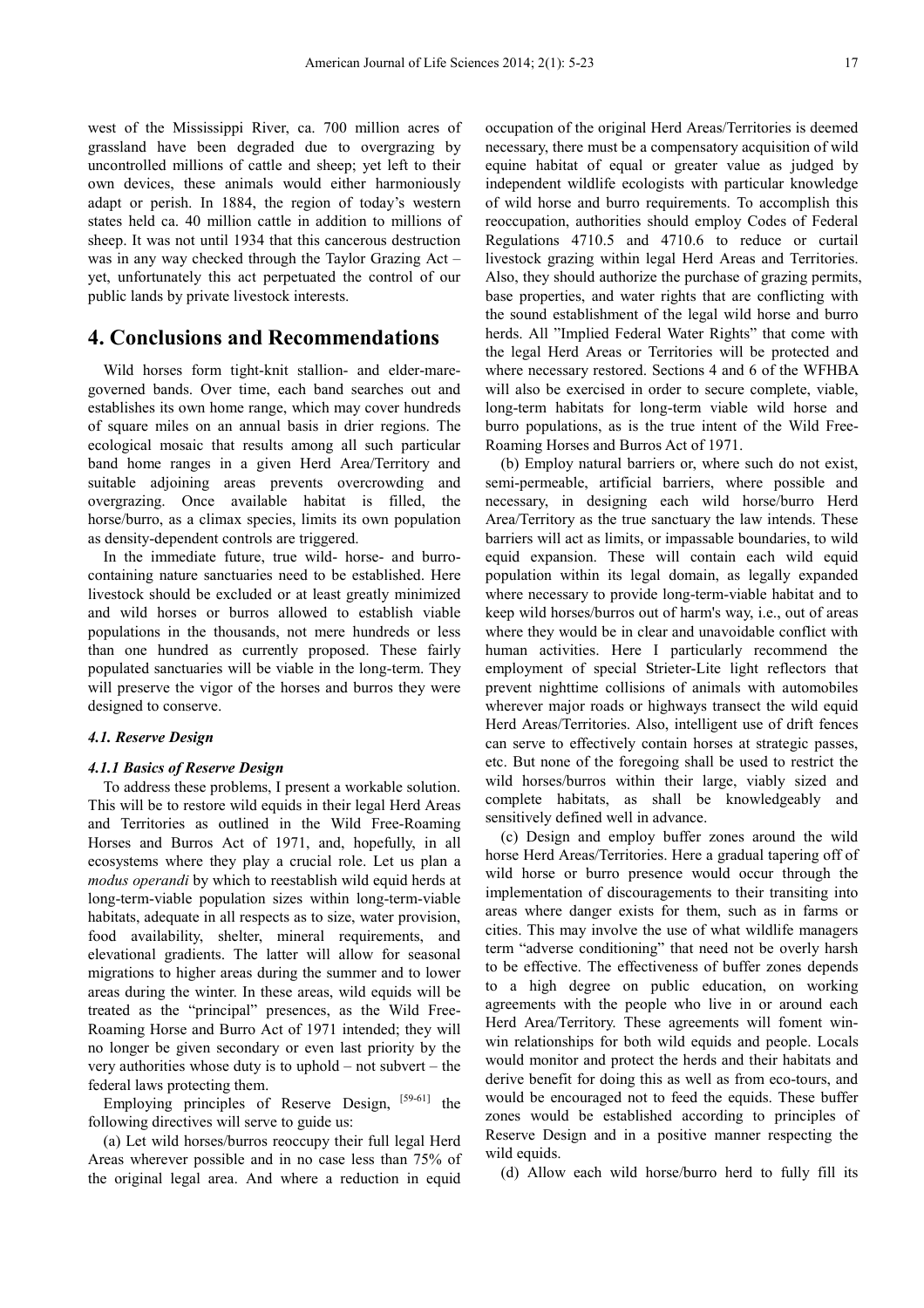ecological niche space within each given legal Herd Area/Territory bounded by natural or where necessary artificial barriers, and by buffer zones. Then allow each specific herd to self-stabilize, or auto-regulate, its population, within this area. Such auto-regulation can happen if we humans allow. Both horses and burros are "climax species," which is to say, members of the "climax successional sere," or stage, and do not expand out of control to destroy their habitat and ultimately themselves. In other words, each band within a herd population is usually governed by a lead stallion (*patron*). He watches out for and defends the band and does most of the breeding. A usually older, lead mare also aids in this role. This mare is very wise as to where the best foraging, watering, mineral procurement, sheltering areas, etc., are located. She leads the band along paths uniting these habitat components. These include longer seasonal migratory routes between higher summering and lower wintering habitats. Both patron and lead mare socially inhibit reproduction among younger members of their band.

Each band establishes a home range within and/or outside the legal Herd Area/Territory, according to its survival necessities. And all of the bands taken together form a mosaic of somewhat overlapping but generally distinct home ranges. Given enough time to work out their individual and collective differences, wild horses reach a more stable state in relation to their bounded habitat. They do not overpopulate and destroy this habitat but rather autolimit, achieving a balance with the natural resources of their Herd Area/Territory.

Of crucial importance here is the optimal size of habitat that should be made available to each wild equid herd in order to provide for an optimally viable population. This will depend upon the productivity and carrying capacity of the land. To be minimally viable and considering today's political constraints, I recommend that each herd contain at least 500 and to be optimally viable for long-term survival over the generations, each herd should be well over 1,000 interbreeding individual animals – and this should be the long-term goal. Remember that the IUCN SSC Equid Specialist Group recommended a minimum size of 2,500 individuals per herd in order to achieve long-term viability for a wild equid population, and a minimum size of 500 for a carefully managed domesticated population. [52] Again, equids possess means of limiting their own reproductive capacities, either socially or biologically, when resources, including food, water, and space, become limiting. This involves stress and hormonal factors. [62]

(e) In order to realize healthy, balanced wild horse/burrocontaining ecosystems in each of the Herd Areas/Territories, as full a complement of plant and animal species, each filling its specific place and role, should be allowed. Wherever possible, this should include large carnivores/omnivores native to the region in question, such as puma, wolf, and black or brown bears. These will provide a natural control on the equine populations, <sup>[63]</sup> one that will act through natural selection to make any given

population more fit, or "toned," for survival in the wild and more adapted to its particular ecosystem. And the refuge should also include as large a variety of other large, medium, and small herbivorous, carnivorous, and omnivorous species as possible: rabbits, mice, prairie dogs, foxes, coyotes, deer, pronghorn, beaver, skunks, weasels, raptor birds such as hawks and eagles, scavenger birds such as vultures, song birds, and myriad lizards, snakes, rodents, amphibians, mollusks, and insect species. This animal complex will, of necessity, be based upon a similarly diverse collection of plant species, including a complex mixture of grasses, herbs, shrubs, and trees, tending as much as possible to the autochthonous, or native, and supportive of a complete series of inter-complementary animal pollinators, seed dispersers, decomposers, species related as predator-prey, etc. Thus, the safeguard of greater biodiversity in the web of life will be allowed to make a comeback and be further enhanced.

#### *4.1.2. Reproductive Inhibitors and Reserve Design*

In March 2008, BLM officials were considering castrating wild stallions in their legal Herd Areas to prevent their reproduction. I pointed out that, in addition to being cruel, this could precipitate inbreeding, because fewer stallions would actually fertilize the mares. Since horses naturally form harems, the dominant stallion of each does the majority of the breeding; although a certain percentage of the breeding may be done by subdominant stallions.<sup>[42]</sup> Given castration, the male contributors to the gene pool would be greatly reduced and the specter of inbreeding would loom, as survival prospects for any given population would grow dimmer. Also, castration has caused stallions to be socially ostracized, attacked by kicking, and generally marginalized from the wild horse social groups in which they would otherwise be accepted (pers. obs.).

BLM plans to use "aggressive birth control" to prevent the expansion of the wild horse/burro populations that remain. Chief among the drugs to be used is PZP (*porcine zona pellucida*). This injected drug covers the eggs, or ova, of mares, preventing sperm from fertilizing them. It is experimental, however, and has some very questionable effects upon the horses themselves, both individually and collectively. For example, its effect leads to mares' repeatedly recycling into estrous, thus stimulating stallions to repeatedly mount the treated mares – all to no avail. This frustrating situation causes much stress among individuals of both sexes and a general disruption of the social order, both within bands and, as a consequence, within the herds themselves.

Other unintended consequences of PZP are out-of-season births occurring after PZP's effect has worn off after a year or two. These births have been observed during the colder late autumn and winter seasons (e.g., Pryor Mountain herd by G. Kathrens of The Cloud Foundation); and their untimeliness causes suffering and death among both foals and their mothers. The current experimental use of PZP delays the fertility of thousands of mares dispersed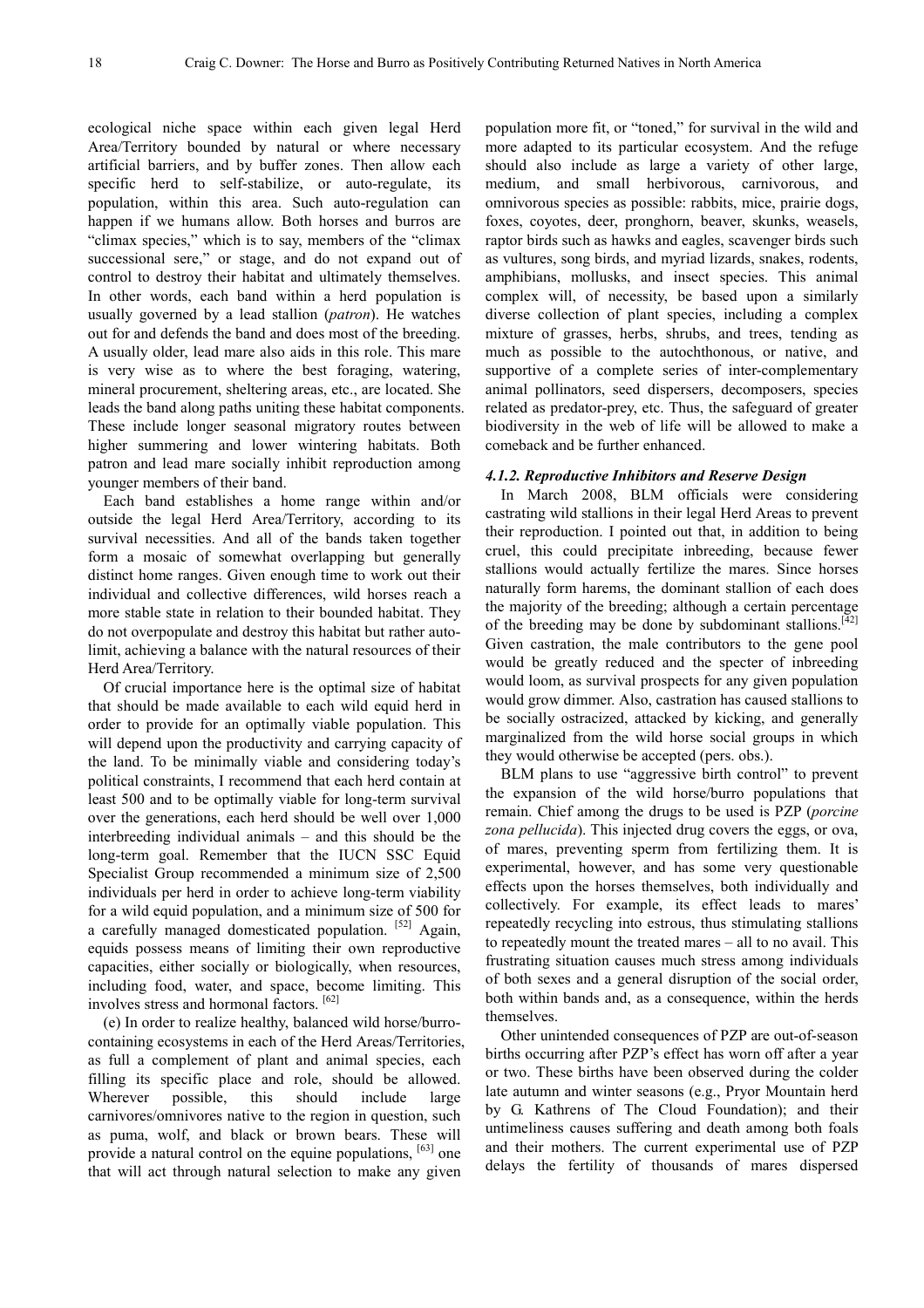throughout many wild horse herds. It is another way BLM is "taking the wild out of wild horses." Along with the very low Appropriate Management Levels BLM has established, this is proving yet another tool for "management for extinction." Both out-of-season births and accelerated, unfruitful estrus cycling undermine wild horses' ability to survive in the harsh climate of the Pryor Mountains and similar places throughout the West, by causing social instability both within and among the bands, etc. Long-time roundup contractor, Dave Cattoor confirms some of Kathrens' alarming observations, particularly out-of-season births and the excess stress on mares and the stallions that repeatedly try to impregnate the mares in vain.

The injection of GnRH is a hormonal way of preventing reproduction in mares, but is observed to produce serious suffering and aberrations, just as it does with women, in whom it has also been linked to cancer. It is also being considered for use with the wild equids. Another inhumane

way involves extraction of ovaries, which has been experimentally employed on the Sheldon National Wildlife Refuge's wild horses, among which it has caused terrible suffering and death.

The answer to the wild horse crisis is not to be found in manipulations that are contrary to the caring spirit and wisdom of the Wild Free-Roaming Horses and Burros Act of 1971 and its "minimal feasible level" of management tenet (Section 3a). Rather, the solution is to be found in proper *wild land Reserve Design*. As detailed above, such involves natural and/or artificial, semi-permeable barriers, natural predators, as well as community-involving buffer zones, among other tools, including allowing the horses/burros to naturally fill their niche in any given area. Future wild horse/burro reserves will contain complete habitats, large enough to support long-term-viable wild horse/burro populations.

## Herd Areas and Herd Management Areas



*Figure 4. Regions for Reserve Design (see text for names of areas 1-23)* 

## *4.1.3. Regions for Reserve Design (See Figure 4, map)*

Some of the major regions where Reserve Design should be implemented are:

(1) Southeast Oregon, including Steens Mountain and

Alvord Desert with its Kiger mustangs.

- (2) Northwest Nevada with its Calico Complex and High Rock Complex of wild horse and burro Herd Areas.
- (3) Northeast California including Twin Peaks,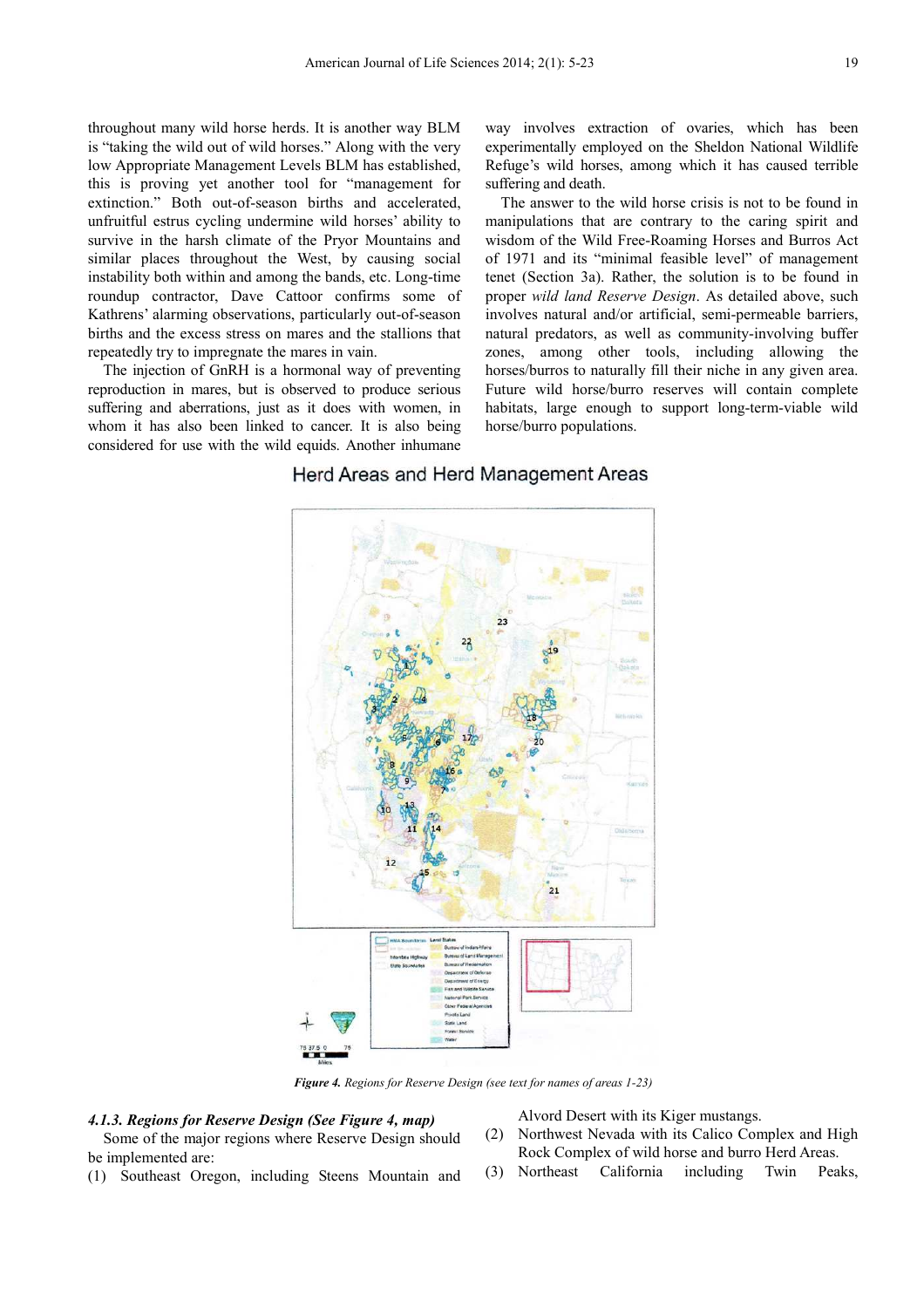Coppersmith, New Ravendale, and Buckhorn Herd Areas.

- (4) Northern Nevada and the Owyhee Desert complex of wild horse Herd Areas and Territories.
- (5) North Central Nevada including the Clan Alpine wild horse Herd Area and adjacent Herd Areas such as the Desatoya, New Pass, and Mount Airy.
- (6) Eastern Nevada including the Triple B Complex of wild horse Herd Areas and Territories.
- (7) Southeastern Nevada including the Caliente Complex of wild horse and burro Herd Areas.
- (8) Southwest Nevada and adjacent parts of Eastern California including Montgomery Pass wild horse Territory, Monte Cristo and Silver Peaks wild horse Herd Areas, and Marietta Wild Burro Range (BLM).
- (9) Central Southern Nevada centered on the National Wild Horse Range (Nellis Air Force Base).
- (10) Panamint-Centennial-Slate Range Wild Burro Herd Areas complex, Southeastern California.
- (11) Southeast California wild burro Herd Areas, including Clark Mountain.
- (12) Southern California wild horse and burro Herd Areas including Coyote Canyon.
- (13) Southern Nevada wild horse and burro Herd Areas/Territory including Spring Mountain.
- (14) Western Arizona wild burro and wild horse Herd Areas including Lake Mead burros and Cibola-Trigo and Cerbat wild horse herds.
- (15) Southwestern corner of Arizona and adjacent areas of Southeastern California for wild burros.
- (16) Southwestern Utah bordering on Nevada including Sulphur wild horse herd.
- (17) Western Utah wild horse Herd Area south of Great Salt Lake and the town of Tooele.
- (18) Southern Wyoming complex of wild horse Herd Areas, including Adobe Town-Salt Wells Creek Complex and White Mountain and Red Desert herds.
- (19) North Central Wyoming and Southern Montana including Pryor Mountain Wild Horse Sanctuary and McCullough Peak wild horse Herd Area on NPS land.
- (20) Northwestern Colorado including Sand Wash Basin wild horse Herd Areas, including West and East Douglas wild horse Herd Areas.
- (21) New Mexico wild horse and burro Herd Areas/Territories, including Jicarillo, Bordo Atrevesado, and Carracas Mesa herds.
- (22) Central Idaho wild horse Herd Areas/Territories.
- (23) Restored Montana wild horse Herd Areas/Territories in the southwestern part of this state.

The above and additional important regions should be carefully examined as concerns the major requirements of Reserve Design with a mind to its practical implementation. This should happen immediately in order to prevent the further demise of America's last wild horse and burro herds. This program would seek to restore the herds to naturally and ecologically integrated and truly viable population levels. In conjunction with this, other private and public

lands would become involved, as is consistent with Sections 4 and 6 of the Wild Free-Roaming Horses and Burros Act of 1971, among other legal mandates, e.g., the Multiple Use and Sustainability Act, the National Historical Preservation Act, the Endangered Species Act, and the National Environmental Policy Act. Wild equine herds occurring in other states not on BLM and USFS lands, such as the Lakota wild horse-occupied areas in the Theodore Roosevelt National Park, would also be included in this program.

Remnant lineages of wild horses and burros that are being maintained on private sanctuaries would be called upon to restore zeroed-out Herd Areas/Territories wherever possible. These would include the Wild Horse Sanctuary near Shingletown, California, the Return to Freedom Sanctuary near Lompoc, California, the ISPMB wild horse sanctuary near Lantry, South Dakota (preserving the White Sands and Gila mustang herds, etc.), the Black Hills Wild Horse Sanctuary, South Dakota (preserving Spanish mustangs), [64] the Lifesavers Wild Horse Sanctuaries near Lancaster and Twin Oaks, California, the Coyote Canyon wild horse remnants maintained by various individual families in southern California, the Dreamcatcher's wild horse and burro sanctuaries of northern California, the Horse Power wild horse and burro sanctuary, and the Wild Horse Spirit Sanctuary, both located in Washoe Valley, western Nevada. Other sanctuaries would also be contacted throughout the U.S. Especially important in this regard would be the longterm holding facilities that have been contracted to care for thousands of wild horses and burro that have been displaced from their legal Herd Areas (BLM) and Territories (USFS) throughout the West. As of January 2014, these number ca. 55,000 formerly wild and free-living horses and burros. They represent many unique lineages that have adapted over many generations to the unique ecosystems they inhabited. Wherever possible, these should be returned to their legitimate Herd Areas/Territories or to areas that are ecologically similar. This would alleviate both the horses and burros as well as the U.S. taxpayer and above all restore the long-term viability of the wild herds and their respective habitats. Finally, the United States government could and should collaborate with its neighboring nations of Canada and Mexico in restoring wild horses and burros at viable population levels where appropriate.

## *4.2. Final Thoughts*

Worldwide, the horse family is declining rapidly.  $[21, 67-70]$ Restored to its ancestral freedom on the North American continent, any population of horses or burros, in fact, returns to its more ultimate place of origin and longstanding evolution. Here these animals should be allowed to regain long-term-viable population levels in regions of adequate size and containing complete habitats. Thus, whether horse or burro, their true vigor as a species will be restored. And in the larger sense, this restoration will be for the very ancient and magnificent horse family itself.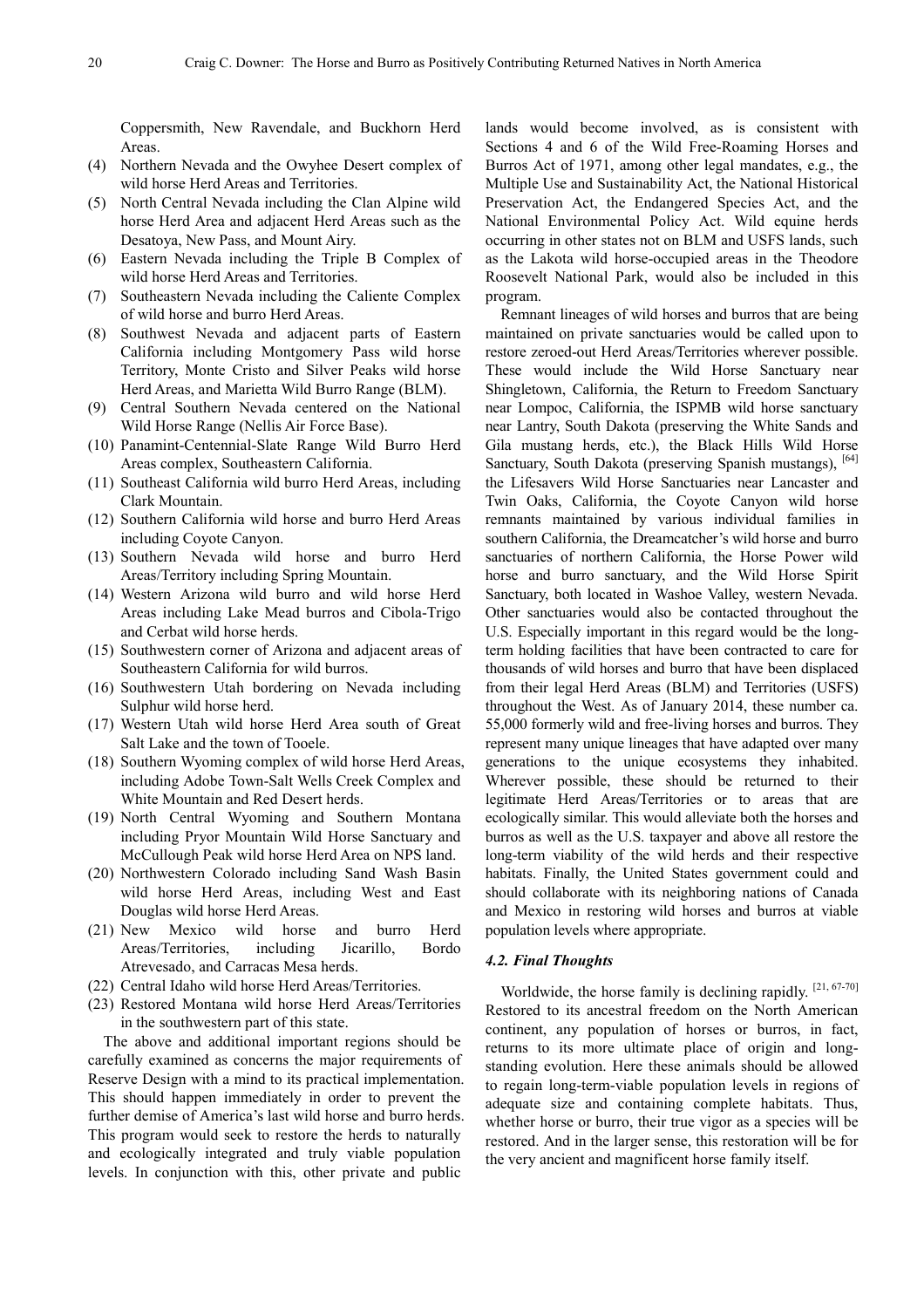Wild horses and burros should be declared a UNESCO World Heritage, as well as the "national heritage species" they have already been, in fact, proclaimed by the Wild Free-Roaming Horses and Burros Act of 1971. Wild horses' genetics combine early Spanish horses of Andalusian stock (a combination of Berber, Arab, and Northern European races) with horses from all over the world. These include the Bashkir "curlies" brought over by Russians to the Northwest Pacific. In fact, the hardy wild horses and burros have much the same diversity and hybrid vigor as American people. Thus, we Americans can truly say they are a parallel reflection of ourselves.

Living in the natural world, they are submitted to the rigors of natural selection that adapt them to more constant as well as to changing environmental conditions. Thus, many adaptive traits emerge that do not manifest in captivity, where genetic diversity, particularly among males, is greatly reduced (since even fewer males are chosen to breed). One great example concerns their remarkable hoofs. These are kept in perfect, unshod condition on wild, rocky terrain and greatly assist in the circulation of blood through a sort of pumping action involving the "suction cup" effect of the hoof's bottom as the horse walks or runs. Equids living in the wild become their own person, so to speak – a truly quickened and striving presence! When people dismiss them as "misfits" here in North America, their cradle of evolution, they prove the old saw: "There are none so blind as they who will not see."

## **Acknowledgments**

The author wishes to express his gratitude to the following individuals and organizations that have helped with the preparation of this article: Andean Tapir Fund/Wild Horse and Burro Fund, The Cloud Foundation, International Society for the Protection of Mustangs and Burros, Dr. Mary McNichols, Mr. John Brian, biologist T. Horton, and for editorial assistance, Ms. Susan Madden and Mr. T. Horton.

## **Appendix**

## *Partial List of Horse Fossil Sites (See Section 3.2.2 for meaning of abbreviations.)*

- 1. Ventana Cave, Arizona: two horses from LHOL; one horse from MHOL; one horse from HIHO;
- 2. Awatovi, Arizona: one horse from HIHO;
- 3. Fort Davy Crocket, Colorado: one horse from HIHO;
- 4. Kin Tl'iish, Colorado: one horse from LHOL;
- 5. Long House, Colorado: one horse from LHOL;
- 6. Merina, Colorado: one horse from LHOL;
- 7. Cemochechobee, Georgia: one horse from LHOL;
- 8. Calf Island, Massachussetts: one horse from HIHO;
- 9. Blacktail Cave, Montana: one horse from MHOL;
- 10. Hoffer, Montana: one horse from LHOL, two

horses from HIHO;

- 11. Amahami, North Dakota: one horse from LHOL; one horse from HIHO;
- 12. Navajo Reservoir Site LA 3430, New Mexico: two horses from LHOL;
- 13. Ft. Randall Historic Site, South Dakota: one horse from LHOL;
- 14. H.P. Thomas, South Dakota: one horse from HIHO; one horse from LHOL;
- 15. Lubbock Lake, Texas: one horse from EMHO, one horse from MHOL; one horse from LHOL
- 16. Site 45AS80, Washington: one horse from LHOL;
- 17. Chief Joseph Dam Site 450K2, Washington: one horse from HIHO, one horse from LHOL:
- 18. Chief Joseph Dam Site 450K258, Washington: one horse from LHOL, two horses from HIHO;
- 19. Site 48UT370, Wyoming: one horse from MHOL.

Two other sites for which evidence exists for more recently dated horse fossils are: one site near Rock Springs, Wyoming (early post-Columbian but still with an intriguing fossil horse skeleton), 429 YBP; and the Horsethief Cave fossil site, also in Wyoming, that has produced a horse femur dated by thermoluminescent means to 3124 YBP. Similar records have been reported from Canada and parts of Mexico, as well as Central and South America.

## **References**

- [1] Simpson GG. The Story of the Horse Family in the Modern World and through Sixty Million Years of History. Oxford, U.K.: Oxford University Press; 1951. Note Fig. 24 and whole work.
- [2] MacFadden BJ. Fossil Horses: Systematics, Paleobiology, and Evolution of the Family Equadae. Cambridge, U.K.: Cambridge University Press; 1992.
- [3] Downer CC. The Wild Horse Conspiracy: CreateSpace; 2011. 306.
- [4] Downer CC. Status and action plan of the mountain tapir (*Tapirus pinchaque*). In: DM Brooks, RE Bodmer, and S Matola, ed. *Tapirs, Status Survey and Conservation Action Plan*. Gland, Switzerland, and Cambridge, U.K.: IUCN/SSC Tapir Specialist Group; 1997.
- [5] Kirkpatrick JF; Fazio PM. FP. Ecce Equus. *Natural History*. 2008.
- [6] Forsten A. Mitochondrial-DNA timetable and the evolution of *Equus*: comparison of molecular and paleontological evidence. *Ann Zool Fennici*. 1992;28:301-309.
- [7] MacFadden BJ. Fossil Horses: Systematics, Paleobiology, and Evolution of the Family Equidae. Cambridge, U.K.: Cambridge University Press; 1992. 304.
- Jones SE. Were There Horses in the Americas before Columbus? *Ancient American*. 2012;16(95):2-3.
- [9] Joseph F. Giants of the California desert. *Ancient American*. 1999;4(27):11-13.
- [10] FaunMap. Springfield, Illinois: Illinois State Museum; 2004.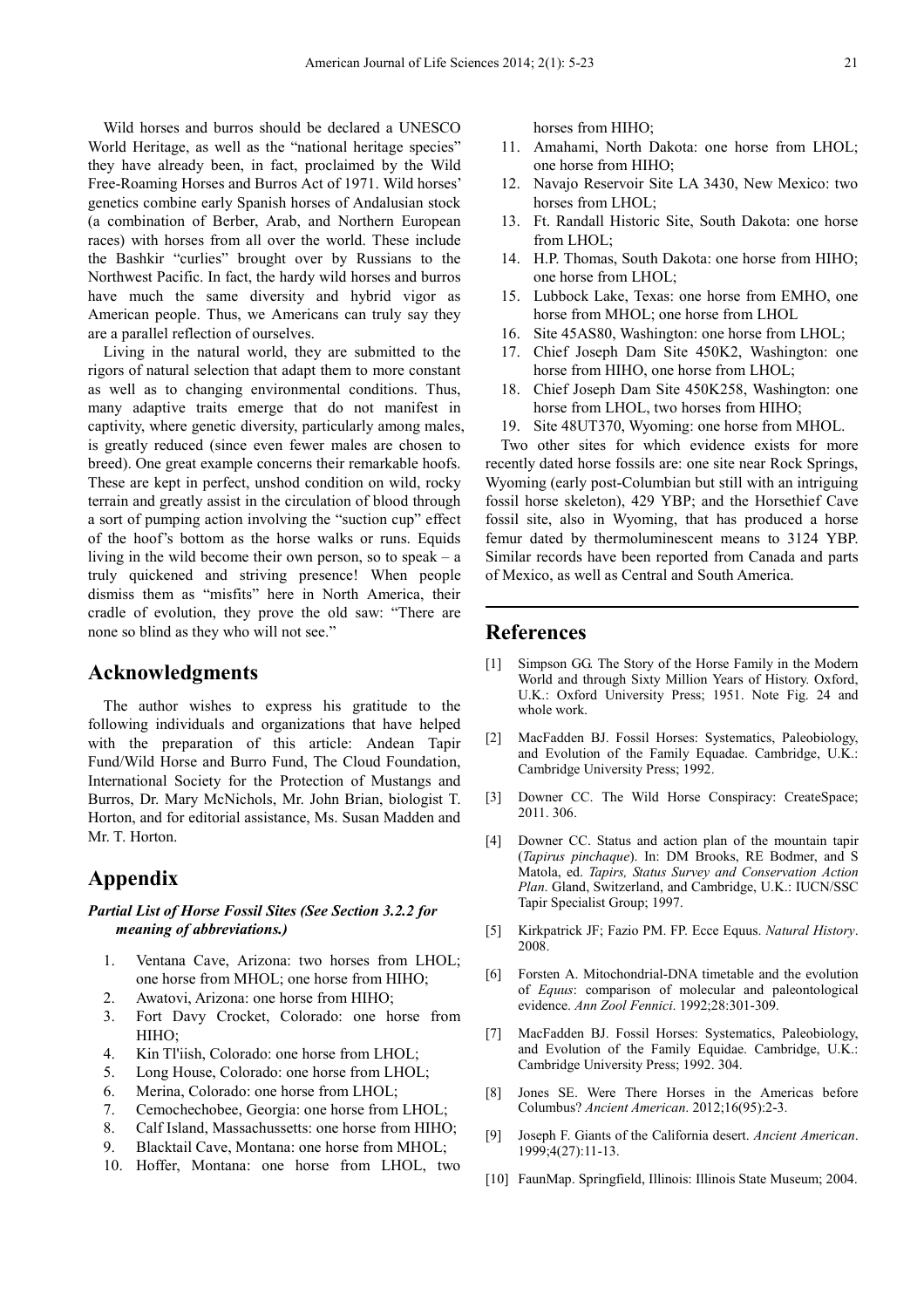- 
- [11] Cohen MP. A Garden of Bristlecones: Tales of Change in the Great Basin. Reno, NV: University of Nevada Press; 1998. 47.
- [12] Haile J, Froese DG, Macphee RD, et al. Ancient DNA reveals late survival of mammoth and horse in interior Alaska. *Proc Natl Acad Sci U S A*. 2009;106(52):22352- 22357.
- [13] Groves CP. Horses, Asses and Zebras in the Wild. London, U.K.: Newton Abbot Publishers; 1974. 192.
- [14] Farley G. In Plain Sight: Old World Records in Ancient America: Isac Pr; 1994.
- [15] Henderson C. Statement of Claire Henderson in Support of North Dakota Senate Bill 2278; 1991 ( February 1).
- [16] Ryden H. America's Last Wild Horses, 30th Anniversary Edition. New York, NY: The Lyons Press; 1999.
- [17] Wilhelm PF. First journey to North America in the years 1822 to 1823: Archives, South Dakota Historical Society; 1938.
- [18] Alison RM. Canada's Last Wild Horses. http://members.shaw.ca/save-wild-horses/; 2000. *Substantiates native place of wild horses in North America through use of evolutionary evidence and declaims against their insensitive and rash elimination in Canada.*
- [19] Kuchinsky Y. Frank Gilbert Roe on very early Indian horses http://www.globalserve.net/~yuku/tran/9h7.htm; 2005.
- [20] Harris-Rees C. Chinese Sailed to American before Columbus. http://www.asiaticfathers.com/; 2011.
- [21] Duncan P. Zebras, asses, and horses: An action plan for the conservation of wild equids. Gland, Switzerland: IUCN Species Survival Commission, Equid Specialist Group; 1992.
- [22] Klingel H. A comparison of the social organization of the equids In: Proceedings: University of Wyoming Laramie ed. Symposium on the Ecology and Behavior of Wild and Feral Equids; 1979.
- [23] Luis C, Bastos-Silveira C, Cothran EG, Do-Mer-Oom M. Iberian origins of New World horse breeds. *J Hered*. 2006;97(2):107-113.
- [24] Vaughn TA. Mammalogy. Philadelphia, PA: W.B. Saunders Co.; 1972. 463.
- [25] Lindsay E, Opdyke ND, Johnson N. Pliocene dispersal of the horse *Equus* and late Cenozoid mammalian dispersal events. *Nature*. 1980;287:135-138.
- [26] MacFadden BJ. Fossil Horses: Systematics, Paleobiology, and Evolution in the Family Equidae. Cambridge, U.K.: Cambridge University Press; 1992. 160-161 Figure 7.7.
- [27] Bell RHV. The use of the herb layer by grazing ungulates in the Serengeti. In: Watson A ed. Animal Populations in Relation to their Food Source. Oxford, U.K.: Blackwell Science Publications; 1970:11-125. *This elaborate study shows how another equid, the Zebra, complements a variety of grazers, including the Thompson's Gazelle and the Wildebeest by eating coarser, drier grasses. The removal of these allows other types of vegetation to grow. The study describes the movement patterns of the zebras in relation to*

*the other herbivores and how this relates to an elaborate natural system that has evolved over thousands of generations in Africa. Undoubtedly, a similar system existed between equids in North America and other sympatric species of herbivores. Many of the observations of this elegant study apply to the wild horses and burros in North America, including the West, for the horse, far from being a misfit, restores and enhances the native North American ecosystem, and given the right setting, much the same can be said of the burro.* 

- [28] Downer CC. The mountain tapir, endangered "flagship" species of the high Andes. *Oryx*. 1996;30:45-58.
- [29] Downer CC. Status and action plan of the mountain tapir (*Tapirus pinchaque*). In: DM Brooks, RE Bodmer, and S Matola, ed. *Tapirs, Status Survey and Conservation Action Plan*. Gland, Switzerland, and Cambridge, U.K.: IUCN/SSC Tapir Specialist Group; 1997.
- [30] Downer CC. Observations on the diet and habitat of the mountain tapir (*Tapirus pinchaque*). *Journal of Zoology, London*. 2001;254:279-291.
- [31] Oxley R, CC Downer. Deserts. In: Hare T, ed. *Nature Worlds* MacMillan Reference. London, U.K.: Duncan Baird Publishers; 1994:116.
- [32] Baker R. The American Hunting Myth. New York, NY: Vantage Press; 1985.
- [33] Downer CC. Wild and free-roaming horses and burros of North America: Factual and sensitive statement--how they help the ecosystem. *Natural Horse*. 2005;7(3):10-11.
- [34] Downer CC. Wild Horses: Living Symbols of Freedom. Sparks, NV: Western Printers and Publishers; 1977. 73.
- [35] Rifkin J. Beyond Beef: The Rise and Fall of the Beef Culture. New York, NY: Dutton; 1992.
- [36] Downer CC. Overgrazing is by humankind. *Bulletin of the Theosophy Science Study Group*. 1987;25(5,6):57-60.
- [37] Jacobs L. Waste of the West: Public Lands Ranching. Tucson, AZ: Arizona Lithographers; 1991.
- [38] Wuerthner G, Matteson M. Welfare Ranching: The Subsidized Destruction of the American West. Washington, DC: Island Press; 2002.
- [39] Neff JC, et al. Increasing eolian dust deposition in the Western United States linked to human activity. wwwnaturecom/naturegeoscience; 2008.
- [40] de Haan C, Steinfeld H, Rosales M. Gerber P, Wassenaar T, Castel V. Livestock's Long Shadow: Environmental Issues and Options. Rome, Italy: Food and Agriculture Organization of the United Nations; 2006. 390.
- [41] Williams AR. Horse Power. *National Geographic*. 2012:25. *Tells how horses are being used to restore degraded ecosystems in many countries of the world*.
- [42] Berger J. Wild Horses of the Great Basin: Social Competition and Population Size. Chicago, IL: University of Chicago Press; 1986.
- [43] Ricklefs RE. Ecology, 2nd Edition. New York: Chiron Press; 1979. 51-65.